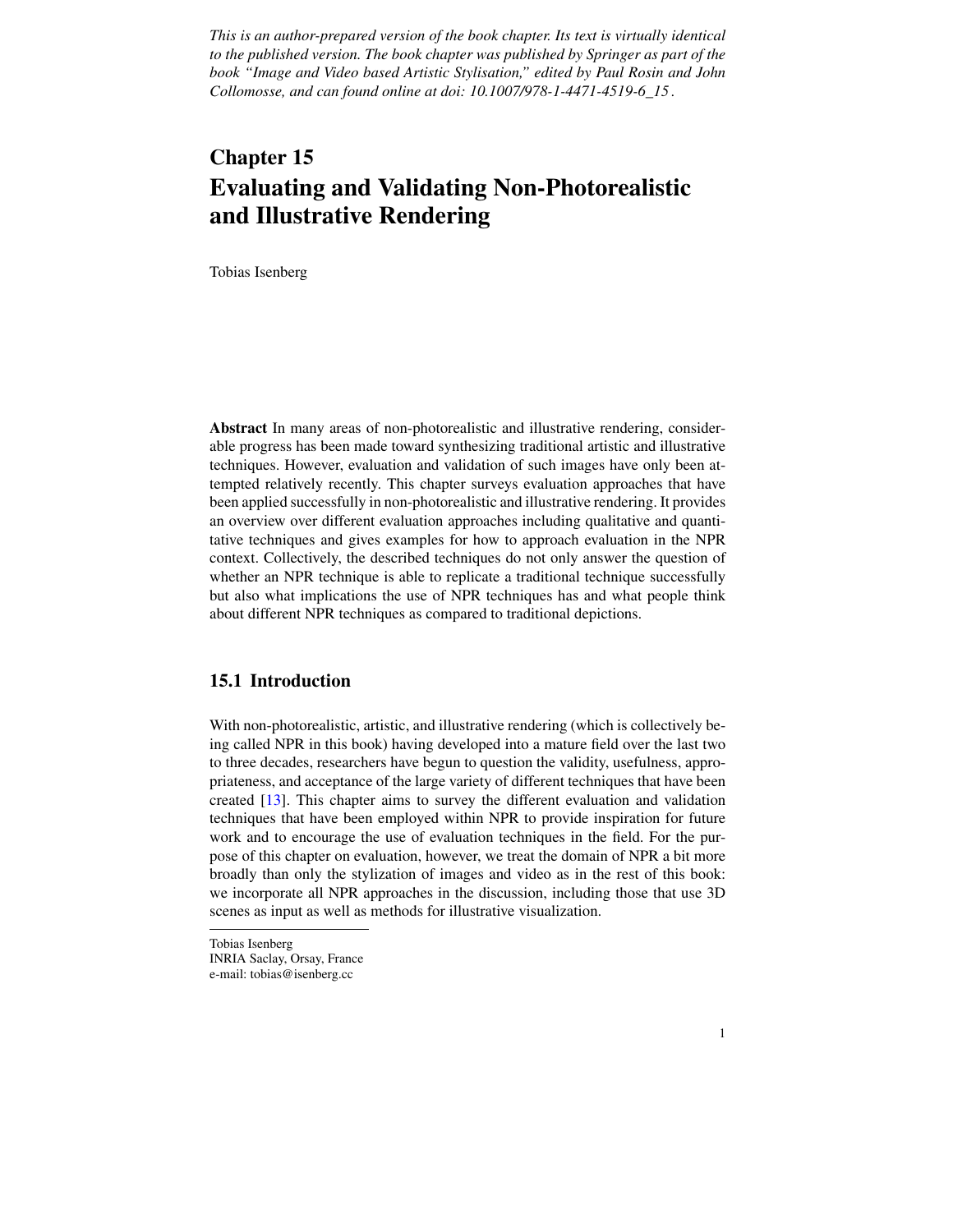To be able to discuss specific NPR evaluation strategies, however, we need to start by thinking about what it is that we want to or need to learn. In fact, there are many different questions one may ask about the field of NPR as a whole or about individual techniques. Hertzmann  $[26]$ , for example, talks about evaluating human aesthetics and the question of how people respond to NPR, while Salesin [\[47\]](#page-19-0) mentioned the *NPR Turing test* as one of his seven grand challenges for NPR in 2002 (recently revisited by Gooch et al. [\[16\]](#page-18-1)): Can we render images using NPR that a normal person is no longer able to distinguish from hand-made ones? While answering these questions is certainly a worthwhile endeavor, the potential for evaluation within NPR is much larger. One may ask, for example, the following questions:

- Why do we want to or need to use NPR in the first place?
- What are appropriate goals for NPR?
- Is a given approach/technique/application accepted by its intended users, does it serve the intended purpose?
- By which mechanism/principle does NPR imagery assist a given goal, and how can we take advantage of such mechanism/principle?
- What do people think about NPR imagery or how do they respond to it?
- What emotions or (potentially) unconscious reactions can/does NPR imagery invoke in viewers?
- How do NPR images compare to hand-made drawings/paintings/illustrations?

Each of these points, in turn, cover a broad range of more specific questions (see also  $[16, 26, 47]$  $[16, 26, 47]$  $[16, 26, 47]$  $[16, 26, 47]$  $[16, 26, 47]$ . To be able to discuss NPR evaluation in a more systematic way we, therefore, group these questions roughly into three major areas:

- 1. the question of providing a general motivation for the use of NPR techniques (Section [15.2\)](#page-2-0),
- 2. the question of understanding how NPR techniques support a specific purpose (Section [15.3\)](#page-6-0), and
- 3. the question of comparing hand-made images with computer-generated (nonphotorealistic) ones (Section [15.4\)](#page-12-0).

Before we turn to discussing these three main questions, however, we need to briefly touch on study methodologies in general. We do this, in particular, because there is a danger of selecting a wrong study methodology [\[20,](#page-18-2) [26\]](#page-18-0) or misinterpreting the results [\[5,](#page-17-1) [32\]](#page-18-3). While a more comprehensive overview of study methodology can be found elsewhere (e.g., [\[11,](#page-17-2) [34\]](#page-19-1)), a useful short overview is given by Carpendale [\[4\]](#page-17-3) for the domain of information visualization but which similarly applies to the study of NPR. Generally, there are two major types of evaluation methodologies that can be employed: *quantitative evaluation* which focuses on hypotheses, measurable variables in controlled experiments, and a statistical analysis of the results and *qualitative evaluation* which tries to gain a richer understanding of the subject matter by taking a more holistic approach and which uses techniques like observation and interviewing [\[4\]](#page-17-3). Both general techniques as well as combined approaches can be and have been applied to NPR evaluation, the specific type of methodology depending on the questions that one is asking. For example, the question of what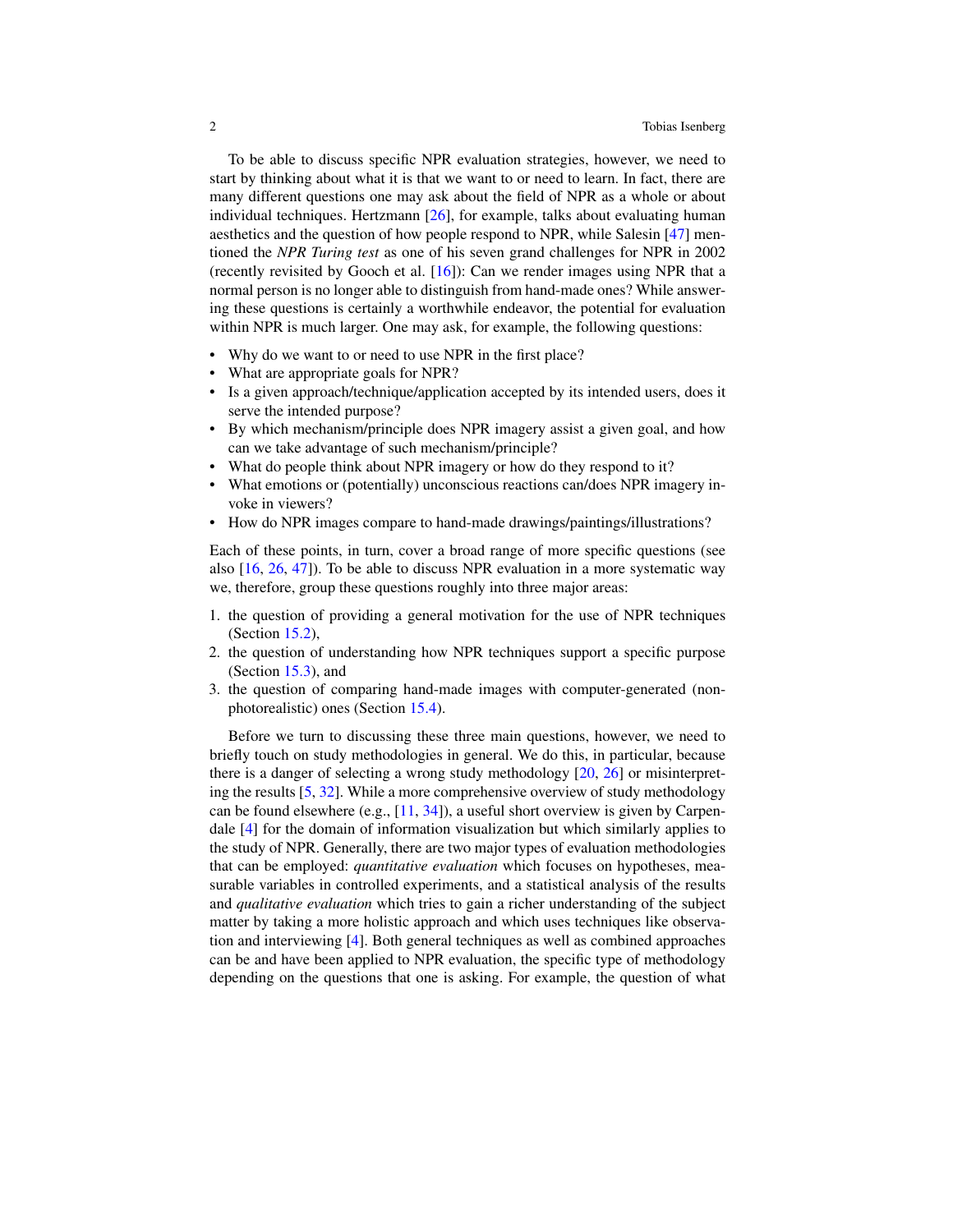effect a stylized depiction vs. photograph have on learning and recognizing [\[19\]](#page-18-4) is rightfully studied with a quantitative technique, while the question of what people think about hand-drawn illustrations vs. computer-generated visualizations [\[30\]](#page-18-5) is better studied with a qualitative approach. We illustrate the various methodologies further in the discussion of the individual techniques below.

### <span id="page-2-0"></span>15.2 Providing a General Motivation for NPR

While the ability to create images in a specific artistic or illustrative style can be motivation enough for the development and application of NPR techniques, we can also examine people's reactions to seeing NPR visuals to better understand why it makes sense to use NPR in the first place. This insight in the general motivation for the use of NPR can then inform the design of new techniques as well as their practical application.

Such an early example of "assessing the effect of non-photorealistic[ally] rendered images" was presented by Schumann et al. [\[50\]](#page-19-2) in 1996. They were motivated by the continued use of hand drawing in the domains of architecture and CAD [\[52\]](#page-19-3) and examined the effect that a sketchy rendering style (as opposed to 'normal' shading and regular CAD plots) has on the communicative goals during the development of architectural designs. To study this effect, the authors started from three hypotheses: (1) that sketched depiction styles are preferred to CAD plots and shaded images for presenting early drafts of architectural designs, (2) that sketches perform better in communicating affective and motivational aspects of an image, while CAD plots and shaded images perform better in cognitive aspects, and (3) that sketches stimulate viewers to participate in an active discussion and development of a design, more than shaded images. To examine these hypotheses, Schumann et al. [\[50\]](#page-19-2) used a questionnaire-based approach that both asked for quantitative ratings (selection of an image that is preferred for a given task or responses on a 5-point Likert scale) and for qualitative feedback. The questionnaires were sent to 150 architects and architectural students, 54 of which (36%) returned it. Based on these responses the authors analyzed their three hypotheses.

The results showed that of the people who regularly use CAD tools (67% of the responses), 53% would use the NPR sketch to present an early draft, while only 33% would use a CAD plot for this purpose and only 22% would use a shaded image. In contrast, only 8% would use the NPR sketch for a final presentation, while a CAD plot would be used by 50% and the shaded image by 42%. These results confirm the first hypothesis and, thus, show that stylistic depictions can be used to indicate the stage of a design process—a fact that has since then been used, for example, in the domain of sketch-based interaction and modeling (e.g., [\[27,](#page-18-6) [49\]](#page-19-4)).

To analyze the second hypothesis the participants were asked to assess the impression that the three different images have on them in more detail. The authors used a classification scheme from the psychology literature and asked the participants to rate each image according to criteria from a cognitive group, an affective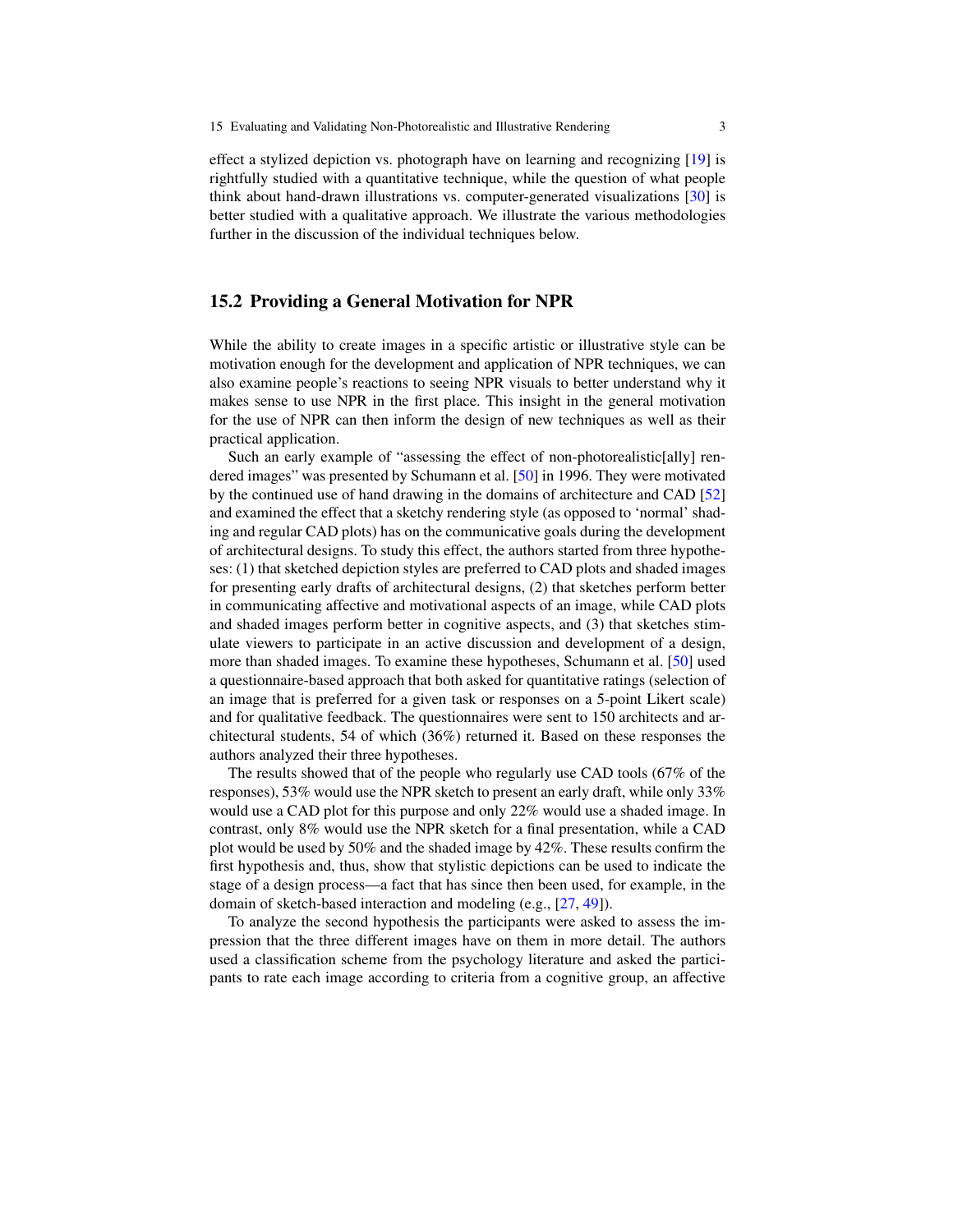group, and a motivational group. They found that the NPR sketch was rated significantly higher/better on affective and motivational criteria, while the CAD plot was rated significantly higher/better on cognitive criteria. This result indicates the potential for stylistic depiction to evoke emotion and to stimulate active involvement, a question that was further examined with respect to the third hypothesis.

To analyze this involvement in a design process, the CAD-using participants were asked how they would communicate design changes using either an NPR sketch or a shaded image: (a) using verbal descriptions, (b) using gestures or pointing, (c) by drawing onto a separate sheet of paper, or (d) by drawing into the presented image. The only statistically significant difference that was found between the NPR sketch and the shaded image was that participants are much more likely to draw into the NPR sketch (69%) than into the shaded image (33%), confirming the authors' third hypothesis. This means that style of a rendering can have an effect on how willing somebody is to interact with the depiction, and the authors suggest that the stylization leaves more room for interpretation with respect to the exact design.

This effect of stylistic imagery on people—in other words whether and how people are affected by NPR—was also examined by Duke et al. [\[10\]](#page-17-4) and Halper et al. [\[21,](#page-18-7) [22\]](#page-18-8) who describe a motivation for employing NPR styles based higher-level psychological principles. For example, Halper et al. [\[21,](#page-18-7) [22\]](#page-18-8) discuss the effect of figure-ground segregation as supported by NPR elements such as silhouettes and feature lines. Their study looked at whether people would rather select objects from an image that were depicted with an abstracting style consisting of cartoon shading and silhouette or objects shown in a more detailed, oil-painting style. Their results suggest that the rendering style had an effect on which objects people selected, with participants tending to select two or more objects depicted in the cartoon-style.

A second evaluation by Halper et al. looked at people's social perception and judgment. They presented participants with simple line drawings of scenes with previously established social connotations about safety and danger, such as a house (typically associated to be safe) and a group of trees (typically considered to be less safe). They then depicted the house in a zig-zaggy and the trees in a rounded style, which changed participants' behavior to no longer associate the house with safety. A simple comparison of the same object rendered in different styles supported these findings, also associating certain (zig-zaggy) line styles with danger.

Finally, Halper et al. examined aspects of environmental psychology and people's participation and interaction in environments. In particular, they studied how the level of detail in a rendering affects people's behavior. They provided images with two paths, one depicted in more and another in less detail. They found that the amount of detail has an effect on the choice of path people make—participants preferring the more detailed path over the one with less detail.

Based on these and other experiments, Duke et al. [\[10\]](#page-17-4) explain people's behavior using the concept of *invariants* from perception, which describes a property common to or shared by a range of entities of behavior. Duke et al. argue that the stylistic differences (i.e., NPR styles) and their stylistic invariants lead to specific behavior in the experiments due to latent, implicational knowledge and that this may lead to higher-level cognitive interpretations common across a range of people (affected by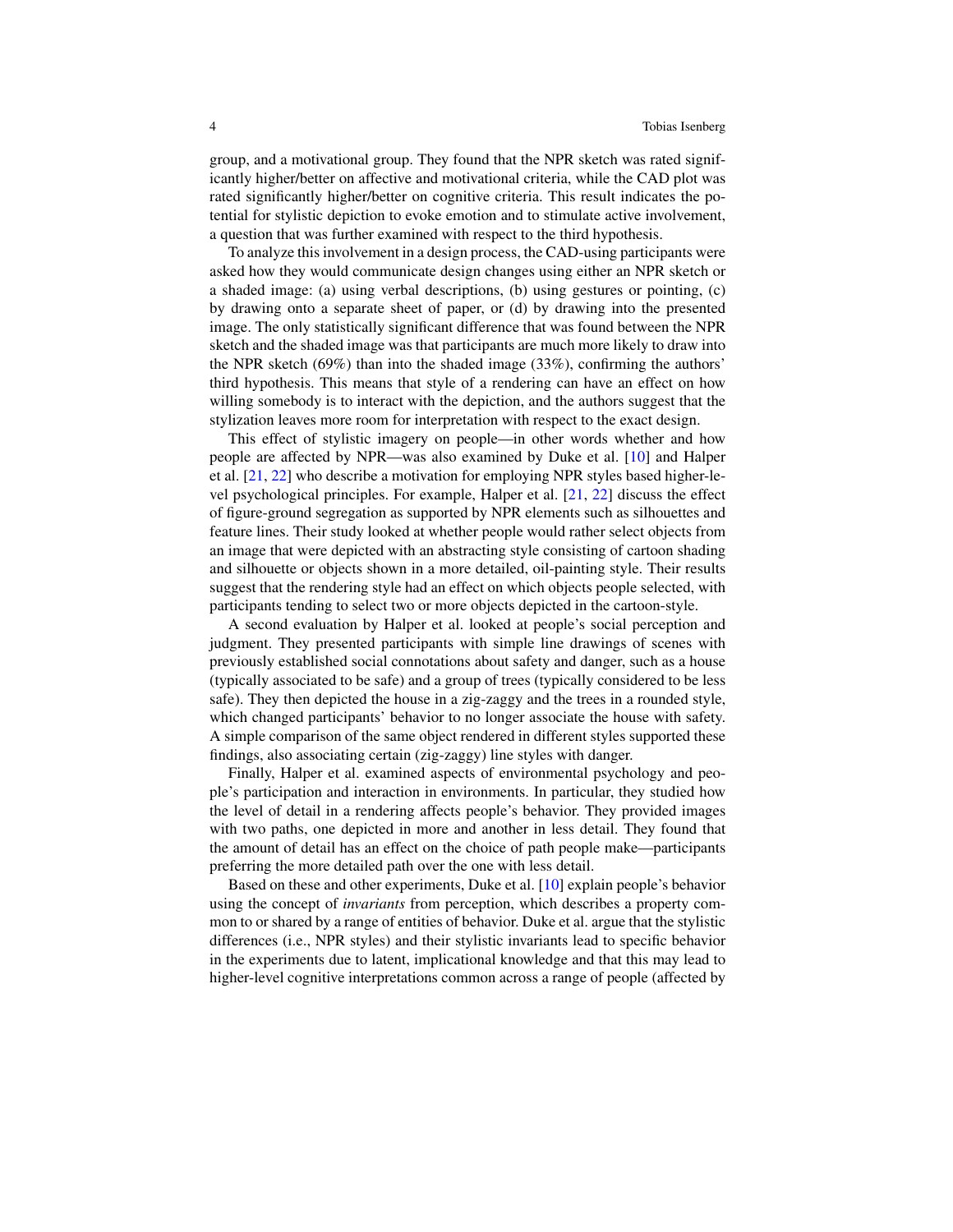their culture and language). This insight can then be used, as suggested by Duke et al., to associate depicted objects with emotions or to guide people's engagement and attention, for example in computer games and virtual environments.

These two aspects—the effect of NPR on emotion and the use of NPR to guide attention—which both form a strong motivation for the use of NPR in practice have been studied in more detail by two other teams of authors. The first aspect, the effect that NPR imagery has on people's emotions, has recently been studied in detail by Mandryk et al. [\[41\]](#page-19-5) and Mould et al. [\[44\]](#page-19-6) who looked at how the stylization of photographs changed people's emotional response to the images. They selected 18 images covering a wide range of topics from the IAPS image database (created specifically as affective stimuli and with known emotional content), and examined the emotional response of 42 participants. They measured the emotional response of their participants with respect to an established dimensional scheme of emotion (using a  $5 \times 3$  pictorial scale that allowed participants to analyze and report their emotional state) including the dimensions valence, arousal, dominance, and aesthetics. For that purpose they compared the emotional response of the original images (whose previous rating for affective content was known) with those of the result of five image-based NPR styles and those of two blurred versions.

The result of Mandryk et al.'s [\[41\]](#page-19-5) and Mould et al.'s [\[44\]](#page-19-6) analysis was that all NPR techniques significantly shifted their participants' reported experiences of valence (pleasure/positive or displeasure/negative of a feeling) and arousal (energy/activation of a feeling) to the neutral rating, thus reducing the strength of the emotion, but never eliminating the emotion completely. They found that some techniques preserve the emotions better than others, but that the effect might be attributed to the amount of detail that was preserved by a given technique. It is interesting that this muting of emotion to some degree stands in contrast to the observations of Duke et al. [\[10\]](#page-17-4) and Halper et al. [\[21,](#page-18-7) [22\]](#page-18-8), but this effect can probably be explained based on the different types of stylization employed by both evaluations: Mandryk et al. [\[41\]](#page-19-5) and Mould et al. [\[44\]](#page-19-6) examined image-based (i.e., mostly spacefilling) techniques in which the style's amplitude (as measured in tone or color) is reduced by the NPR technique from the original photograph due to the introduced abstraction, while Duke et al. and Halper et al.'s analysis of emotion (social perception and judgment) was based on line drawings in which the strong emotion (fear) was caused by a high-amplitude zig-zaggy style.

Another recent study adds to these mixed results: Seifi et al. [\[51\]](#page-19-7) looked at what effect color palettes have on the perception of emotion in painterly rendered faces. They used color palettes designed to enhance certain emotions (joy, surprise, anger, and fear) and examined their effect for still images and animations. Seifi et al. found that sometimes the perceived emotion is emphasized if the palette matches the face's expression, while non-matching palettes dampen the perceived emotion. However, they also report about a general damping effect for some emotions, and that even sometimes the perceived emotion is damped further when the matching palette is used than for non-matching palettes (e.g., fear in the animated scenario).

The second general aspect to be affected in a controlled manner by NPR styles as suggested by Duke et al. [\[10\]](#page-17-4) and also previously mentioned by Strothotte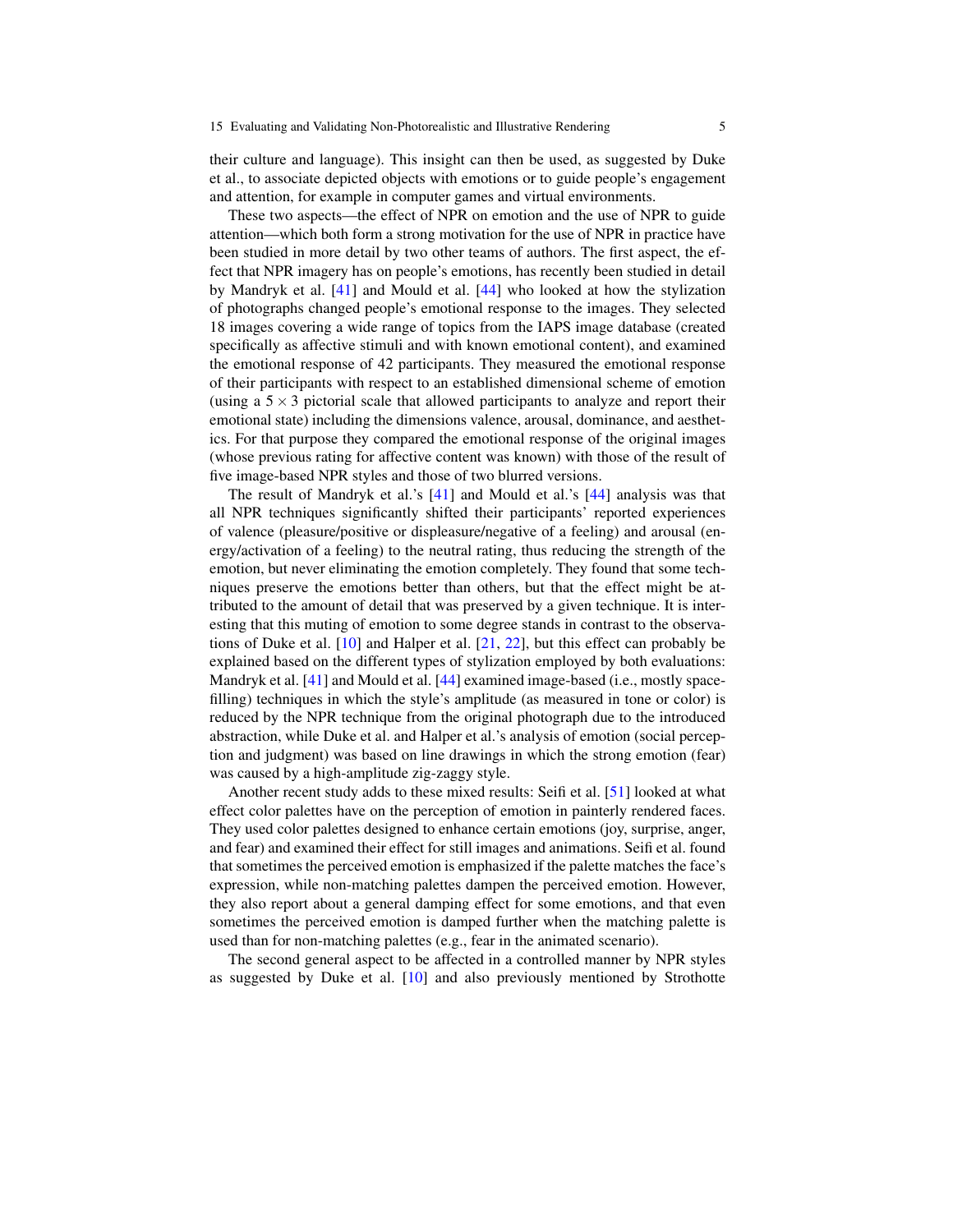et al. [\[52\]](#page-19-3)—the guiding of people's attention—was studied in detail by Santella and DeCarlo [\[48\]](#page-19-8). Their goal was, based on eye tracking data, to understand the effectiveness *meaningful abstraction* (i.e., directed removal of detail) with the intent of guiding a person's attention. For that purpose Santella and DeCarlo created four types of abstraction of an input photograph: one using constant abstraction with a high amount of detail, one using constant abstraction with a low amount of detail, one with adaptive abstraction in which the detail points are based on image saliency, and one with adaptive abstraction in which the detail points are based on a person's fixation points for the original photograph. The authors then used their eye tracker to analyze where 74 study participants fixated when looking at one of the five different versions (original and four abstracted versions) of 50 input images (using a between-participants design).

The study results showed that the local treatment of abstraction does have an effect on where people look in an image, the salience-based and fixation-based adaptive abstractions receiving fewer fixation clusters than the other images. The analysis of the distance of the fixation clusters to the detail points also showed that these are smaller for both adaptive abstractions, leading to a concentration of the visual interest. Moreover, the authors also argue that the distance from a detail point to a cluster is consistently smaller for the eye tracking condition than for the salience condition, suggesting that eye tracking points were more closely examined, i.e., that there seems to be less interest in salience points. These results provide evidence for the previously discussed hypothesis that the control of the amount of detail as it is possible with NPR styles can be used to guide people's attention.

Related to the use of NPR for guiding attention is also the issue of whether or not the abstraction introduced by NPR techniques has a positive effect on the ability to recognize and to memorize objects. This question was examined by Gooch et al. [\[18,](#page-18-9) [19\]](#page-18-4) specifically for face illustrations, but similar to the previous studies their work provides a motivation for NPR in general. In their psychophysical study the authors compare photographs of faces with line illustrations as well as with line-based caricatures of the same faces. Specifically, Gooch et al. used controlled, quantitative experiments to measure the speed and accuracy of participants recognizing known faces and learning new faces, using photographs, computer-generated line illustrations, and caricatures produced with computer support.

In a first experiment, Gooch et al. used images created from face pictures of the 12 most familiar out of 20 possible people (colleagues) and asked their 42 participants to recognize them when presented in a random order. Each participant saw only two types of images, either photographs and illustrations, photographs and caricatures, or illustrations and caricatures. The results of this experiment were that participants were slightly faster in naming photographs than caricatures, with the other combinations not showing a significant effect and with the accuracy for all conditions being high (98%)—thus without a speed-for-accuracy trade-off.

To examine the learning of the different types of depictions in a second experiment, Gooch et al. created the same types of images for faces that were unknown to 30 different participants. As before, each participant was shown 12 face pictures, but this time a name was associated with each picture and each participant only saw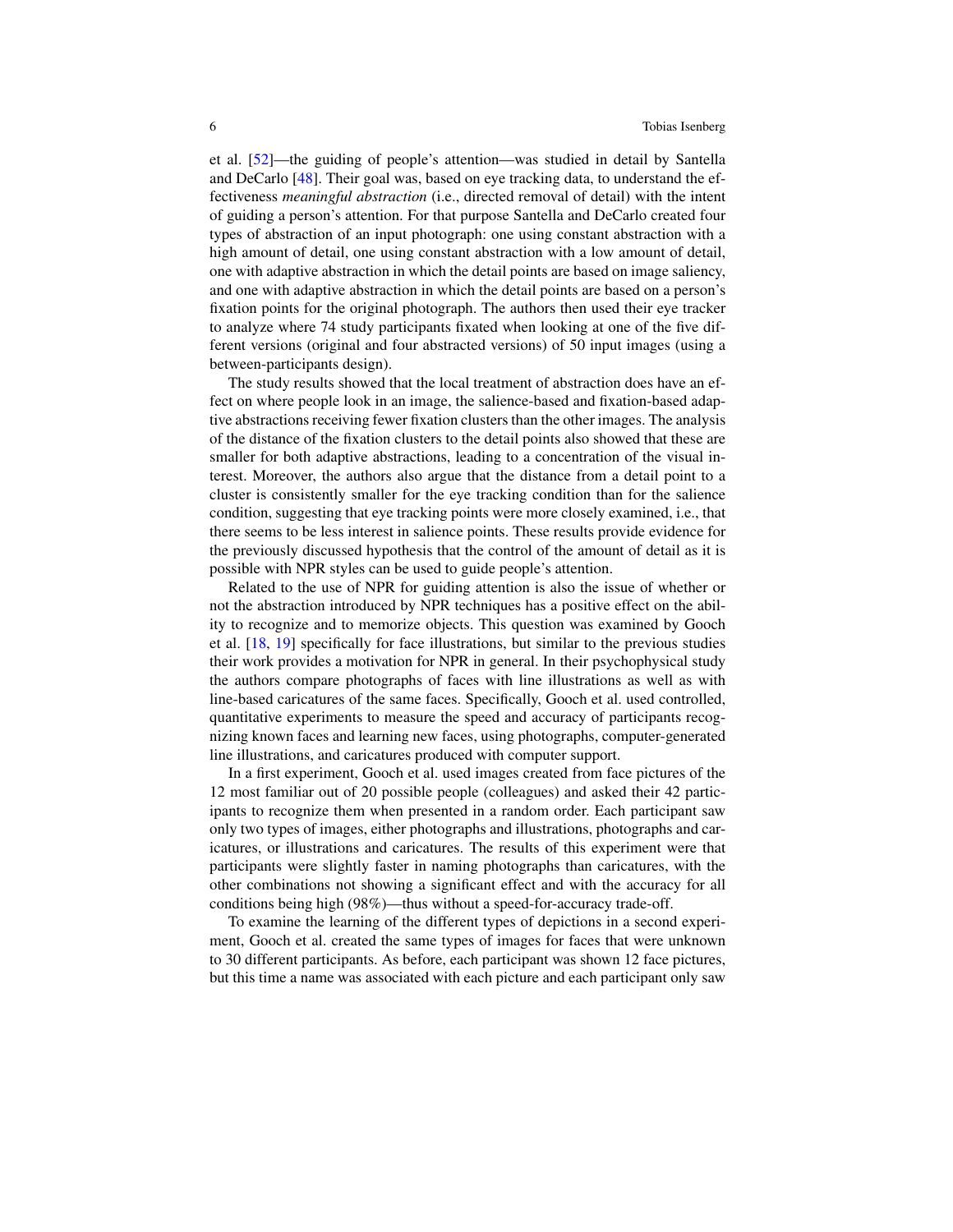one type of image (i.e., three groups of 10 participants). Then, the image stack was shuffled and the participants were asked to recall the name previously associated to a face as the stack of images was presented one image at a time. If a name was incorrect, then the participant was corrected. This process (including shuffling) was repeated until all names were recalled correctly. The analysis showed that illustrations were learned more than twice as fast as photographs. While caricatures were about  $1.5\times$  as fast as photographs, this difference was not statistically significant.

Interestingly, a similar experiment about the ability to recognize and memorize objects using abstractions vs. real photographs was later conducted by Winnemöller et al. [\[55\]](#page-20-0), using their real-time video abstraction technique as a foundation (Chapter 5). This meant that they could investigate color images as opposed to the blackand-white images used by Gooch et al. [\[18,](#page-18-9) [19\]](#page-18-4). Like Gooch et al., Winnemöller et al. used faces for the recognition task (using celebrity images) but employed arbitrary scenes for the memory task in a memory card game setting. Overall, their results supported the findings by Gooch et al., but in contrast also found that recognition was significantly faster with the abstracted images as opposed to the real photographs. However, this result does not generalize to all NPR depiction styles— Zhao and Zhu [\[56\]](#page-20-1), for example, showed that objects depicted in both painterly rendering and actual paintings are recognized slower than actual photographs.

In summary, the mentioned studies provide evidence for a number of benefits or effects of stylistic depictions created with NPR techniques, and thus motivate the development of as well as the application of NPR approaches in practice. This includes that they can encourage participation in design discussions [\[50\]](#page-19-2), that they can assist figure-ground segregation, can carry social connotations, and can steer people's interest [\[10,](#page-17-4) [21,](#page-18-7) [22\]](#page-18-8), that their style has an effect on people's emotions [\[41,](#page-19-5) [44\]](#page-19-6), that they can be used to guide people's attention [\[48\]](#page-19-8), and that they can affect how people recognize and memorize depictions of objects [\[18,](#page-18-9) [19,](#page-18-4) [55\]](#page-20-0).

## <span id="page-6-0"></span>15.3 Understanding How NPR Supports a Specific Purpose

While the studies discussed in Section [15.2](#page-2-0) necessarily each use a specific study setting, their findings do provide a motivation for employing NPR styles more generally as we just outlined. However, there have also been a number of evaluations of NPR techniques that, we find, point to more specific usage possibilities because they illustrate how NPR can support a specific purpose or application domain. We first discuss a number of evaluations that examine aspects that relate to human perception of NPR with respect to textures, then examine techniques that support the creation of visualizations using NPR approaches, and finally look at application contexts in the domains of virtual and augmented reality (VR and AR).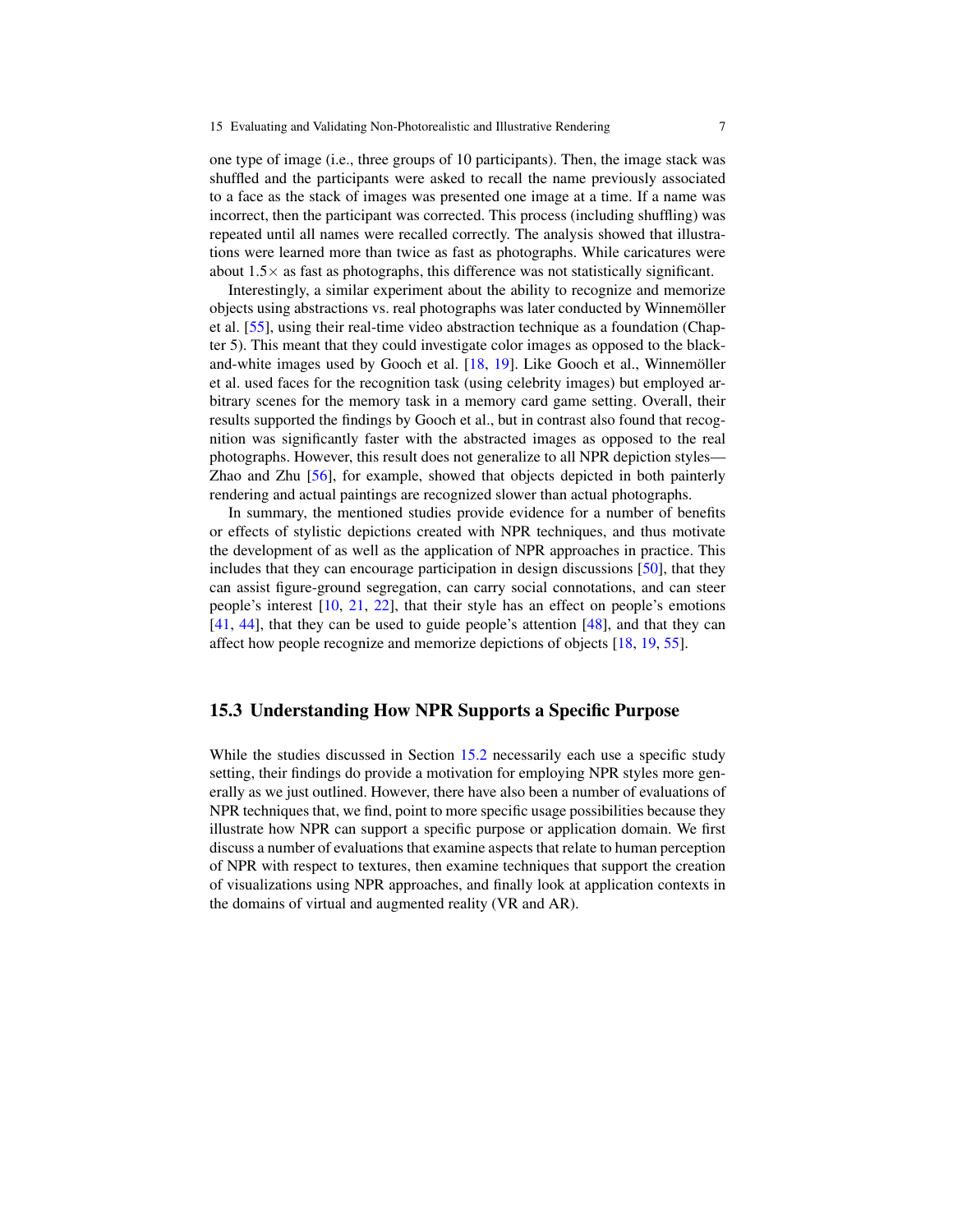## <span id="page-7-0"></span>*15.3.1 Perception of NPR Textures*

A large body of NPR work addresses the creation of textures for a variety of application domains. For example, the creation of stippling (dot placement, see Chapter 3) and hatching (line placement) are among the most fundamental NPR techniques, applicable both to the representation of 2D images and the depiction of 3D shapes. Thus it is important to understand how people see and interpret such textures.

To obtain this kind of understanding, Kim et al. [\[35,](#page-19-9) [36\]](#page-19-10) looked specifically at the use of textures for the representation of 3D shapes and their impact on people's shape categorization judgments. In this context it is important that a texture supports the perception of 3D shapes, despite them only being depicted as a projection on a 2D image. Specifically, Kim et al. investigated which effect the texture type has on shape perception, using a set of five different types: one-directional hatching, perpendicular cross-hatching, swirly lines, three-directional hatching, and noise; with three additional variations. Based on these types, the authors conducted a controlled study in which they asked their participants to classify surface patches as ellipsoid, cylindrical, saddle-like, or flat as well as to categorize them as convex, concave, both (for saddles), or none (for flat patches). They found that, overall, the texture type does have a significant effect on shape perception, with the perpendicular cross-hatching along the principal directions performing best, confirming a hypothesis formulated earlier [\[15\]](#page-18-10). They also found that certain textures and an oblique viewing direction can alleviate problems that arise from orthographic projection.

To examine the situation further, Kim et al. [\[36\]](#page-19-10) performed a second experiment to concentrate on single-, dual-, and triple-hatching textures. Some of the hatching directions of the new texture set followed the principal directions, while others were turned away from a principal direction by 45 degrees. Using the same experimental procedure as in the first study, Kim et al. found that, surprisingly, the two-directional hatching texture was now outperformed for some shapes by the single-hatching as well as, in particular, the three-directional hatching. The authors speculate that this effect may be due to people inferring non-existent lines from the otherwise regular hatching patterns as well as distances along these non-existent lines to be able to understand and classify the depicted shape as well as or better than with 'normal' two-directional hatching along the principal directions.

While Kim et al. [\[36\]](#page-19-10) examined the issue of 3D shape classification based on the applied textures, another problem in NPR is the use of textures on 3D shapes for stylized animation. Traditionally, the straightforward process of applying 2D textures to 3D objects led to a number of issues during an animation including popping, sliding, and deformations—leading to the use of 'fractalized' (i.e., self-similar on different levels of scale) NPR textures in such 3D scene animations. Because these fractalized textures are no longer identical to the traditional textures, Bénard et al. [\[3\]](#page-17-5) conducted an experiment to analyze this perceived change and, based on these results, to derive a quantitative metric for the introduced texture distortion. In the study the authors asked participants to rank pairs of original and fractalized textures (representative of a variety of media replicated by NPR; including, e.g.,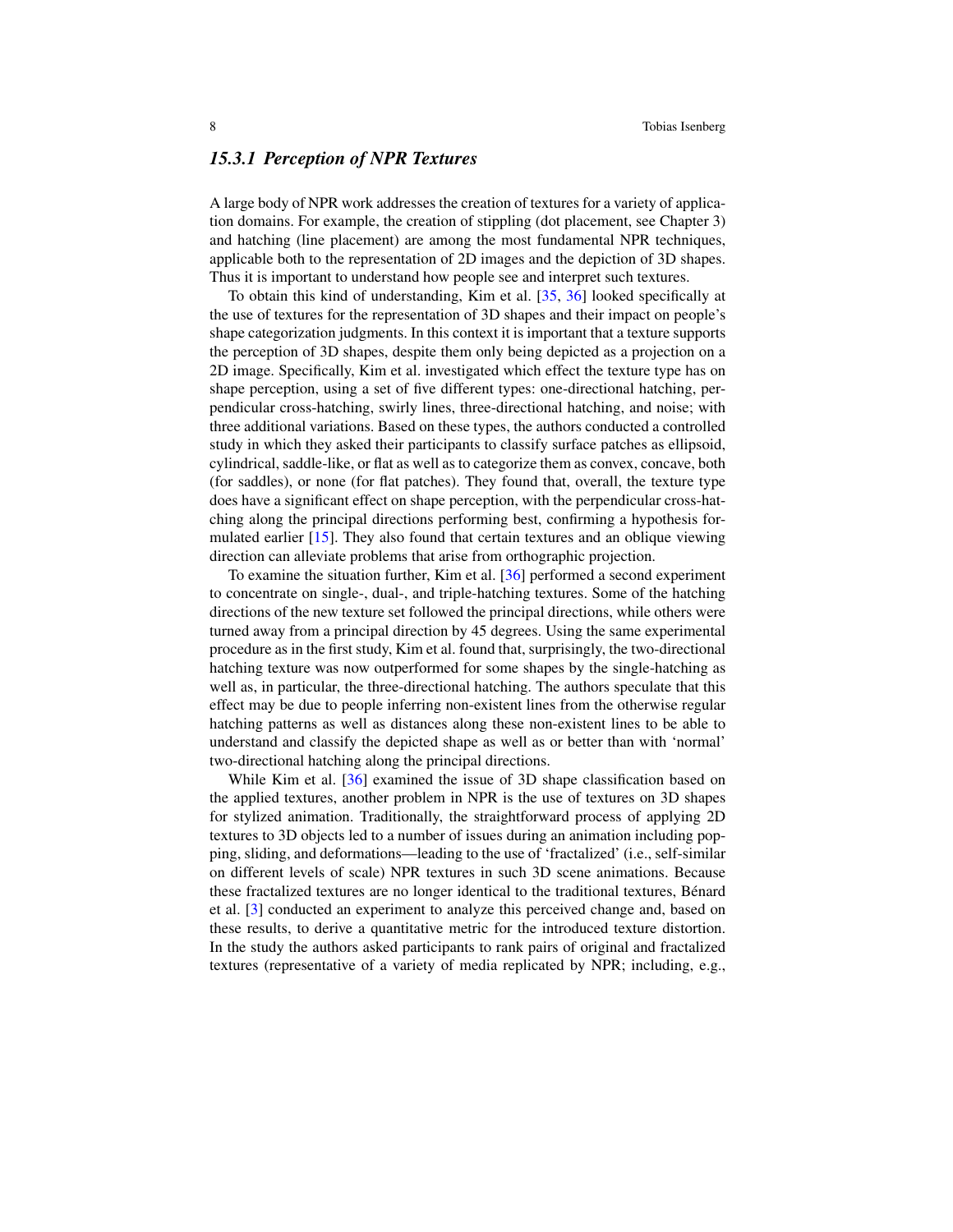#### 15 Evaluating and Validating Non-Photorealistic and Illustrative Rendering 9

stippling, hatching, cross-hatching, and paint texture) with respect to how much distortion participants perceived to have been introduced by the fractalization.

The authors statistically analyze the results and find that, between two sets of textures of the same categories, participants seem to have treated them roughly the same way overall. However, it also is apparent that the class of a texture (e.g., "crosshatching") does not always get classified the same way if different instances of the texture class are used. More interestingly, however, Bénard et al. try to extract a correlation between known image metrics and their empirical results to find a model that is able to predict a potential perceived dissimilarity of the fractalization for a new texture instance. They find that deriving the average co-occurrence error between the local gray-level co-occurrence statistics of the original and the 'fractalized' version of a texture strongly correlates with the distortion perceived with their participants, and thus suggest it could be used to predict such perceived distortion.

Related to the issue of 'fractalized' NPR textures is the general problem of 2D geometric texture synthesis and the degree of perceived visual similarity between two such synthesized textures. AlMeraj et al. [\[2\]](#page-17-6) conducted two psychophysical experiments to analyze this question, motivated by the fact that geometric texture synthesis as a sub-domain of NPR is itself based on human perception. In their first experiment, they asked participants to interactively generate a larger dot texture based on a small sample, and then asked the participants both quantitative and qualitative questions to understand their strategies. To analyze the answers to the qualitative questions, the authors used an open coding approach, resulting in the ability to compare responses between participants. From this comprehensive analysis AlMeraj et al. extracted a number of causal attributes that motivated participants' generation styles (dominant visual properties perceived, local themes identifies, and recognition of large spatial structures), a number of strategies for generating geometric arrangements (tiling, structured approach, and random approach), and a number of criteria for evaluating similarity (symmetry, apparent shape, repetition, conformity to apparent rules, and accuracy of copied samples).

To understand the quality of the textures participants had synthesized, AlMeraj et al. conducted a second mixed-method study with a new group of participants to avoid bias. In this study participants were again provided with a sample texture, but this time were shown five synthesized textures. These synthesized textures were derived from the previous experiments (180 textures) which were complemented with 36 computer-generated textures, either using a random or a perfect tiling approach. Participants then had to rank the five shown textures according to their similarity to the shown sample, similar to the approach by Bénard et al. [\[3\]](#page-17-5). In addition to extracting the list of criteria used by participants again using a qualitative approach, AlMeraj et al. [\[2\]](#page-17-6) analyzed the similarities quantitatively, in particular taking the generation strategies (tiling, structured, random) of the first experiment into account. The results show that the textures generated by people using a tiling approach were ranked as "most similar" to the sample textures, likely because participants were able to detect the repeated instances in the larger images. The authors identify an apparent hierarchy in the criteria used for rating similarity: first looking for complete samples, then the identification of themes (small dot arrangements) that are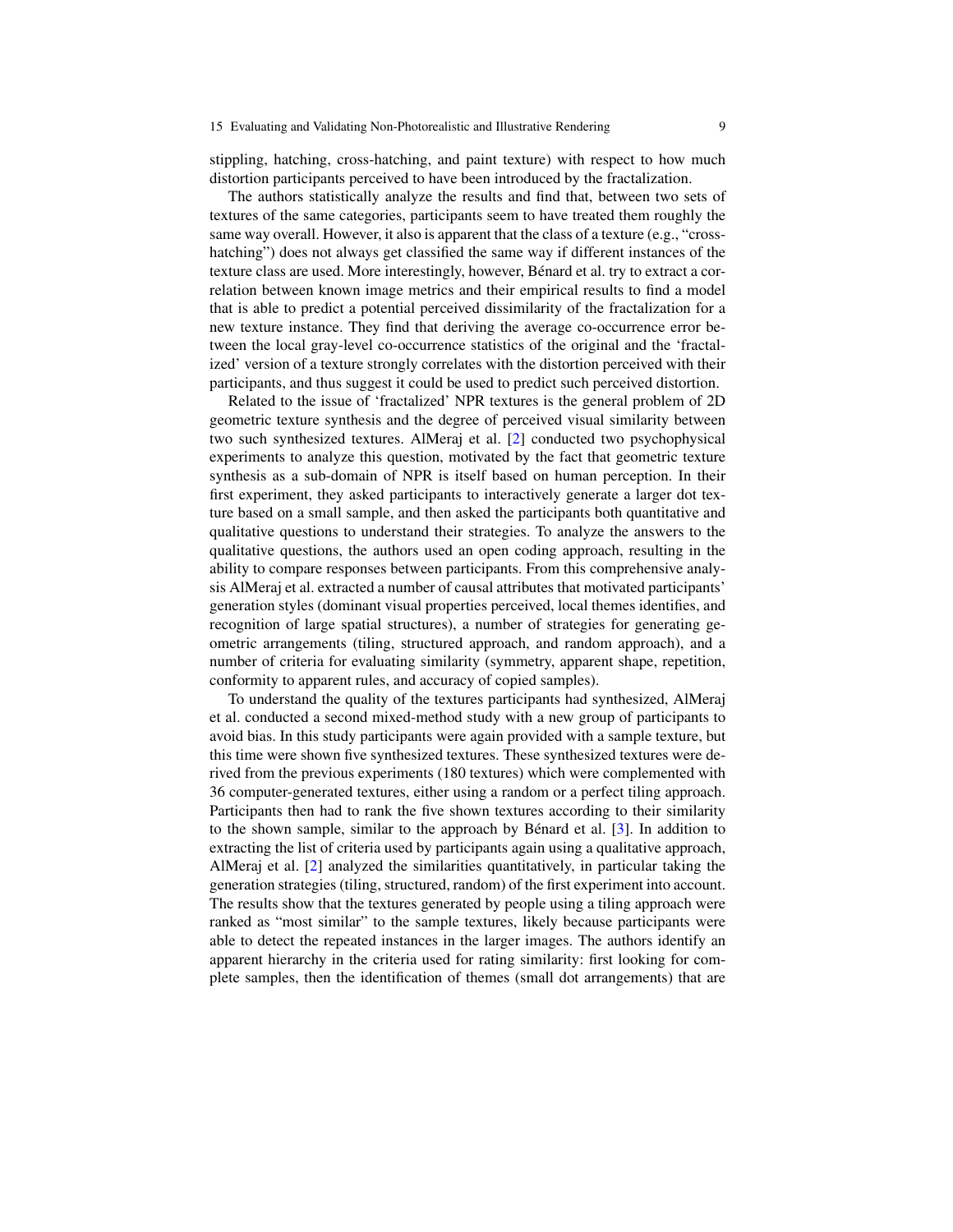consistently distributed in the synthesized textures, and finally an overall comparison of texture to sample using global mathematical attributes. The overall results are interesting since typically researchers strive for a more structured approach to computer-driven texture synthesis, and also the structured techniques used by participants were also rated higher in AlMeraj et al.'s first study.

#### <span id="page-9-0"></span>*15.3.2 Evaluation of Illustrative Visualizations*

One specific application area of NPR research is the recently emerged domain of illustrative visualization [\[45\]](#page-19-11). In this sub-domain of the general field of visualization it is essential to understand how people see and perceive visuals, thus the evaluation of illustrative visualization plays a particularly important role.

For example, while the previous section examined the evaluation of the perception of NPR textures in general, researchers also have specifically looked at the evaluation of NPR textures in a visualization context. The first approach discussed in this section is closely related to those discussed in Section [15.3.1.](#page-7-0) This evaluation is particularly interesting because it employs an evaluation strategy otherwise typically used in an artistic context: critique sessions. Jackson et al. [\[31\]](#page-18-11) and Acevedo et al. [\[1\]](#page-17-7) report on feedback from expert designers/illustration educators on a number of texture-based visualization techniques to represent 2D vector fields and their properties. The critique by experts as an evaluation strategy promises to provide rich qualitative feedback which can not only suggest which type of technique is better suited for a given purpose but also, in particular, why this is the case. Acevedo et al. [\[1\]](#page-17-7) also compared the critique-based results by Jackson et al. [\[31\]](#page-18-11) to those of a previous controlled experiment [\[37\]](#page-19-12). They found in their pilot study that the results exhibited the same patterns for both studies, but that the designer critique generally took less time. Both Laidlaw [\[38\]](#page-19-13) and Keefe et al. [\[33\]](#page-18-12) describe this critique-based evaluation strategy in the larger context of art-science collaboration, outlining how the evaluation fits into the general visualization design workflow.

In general, NPR and illustrative visualization are both driven by inspiration from artistic practice, leading to a number of artistic visualization techniques. For example, Healey et al. [\[23,](#page-18-13) [24\]](#page-18-14) describe a texture-based visualization technique for 2D vector and scalar data that employ techniques from painterly stroke-based rendering [\[25\]](#page-18-15). Because the simple inspiration is not sufficient for validating the usefulness of such a technique, they validated their approach using a series of psychophysical experiments. First, they examined whether, in general, people are able to rapidly and accurately identify a group of target brush strokes within a larger stroke set by color or orientation. They found that participants could identify stroke groups better by color than by orientation and that random colors interfere with the identification of orientations. They also concluded that their results indicate that the use of painterly strokes for visualization seems feasible, and thus continued to create one.

Based on these results and also inspired by positive expert feedback, Healey et al. [\[24\]](#page-18-14) thus conducted a second experiment, this time with their newly created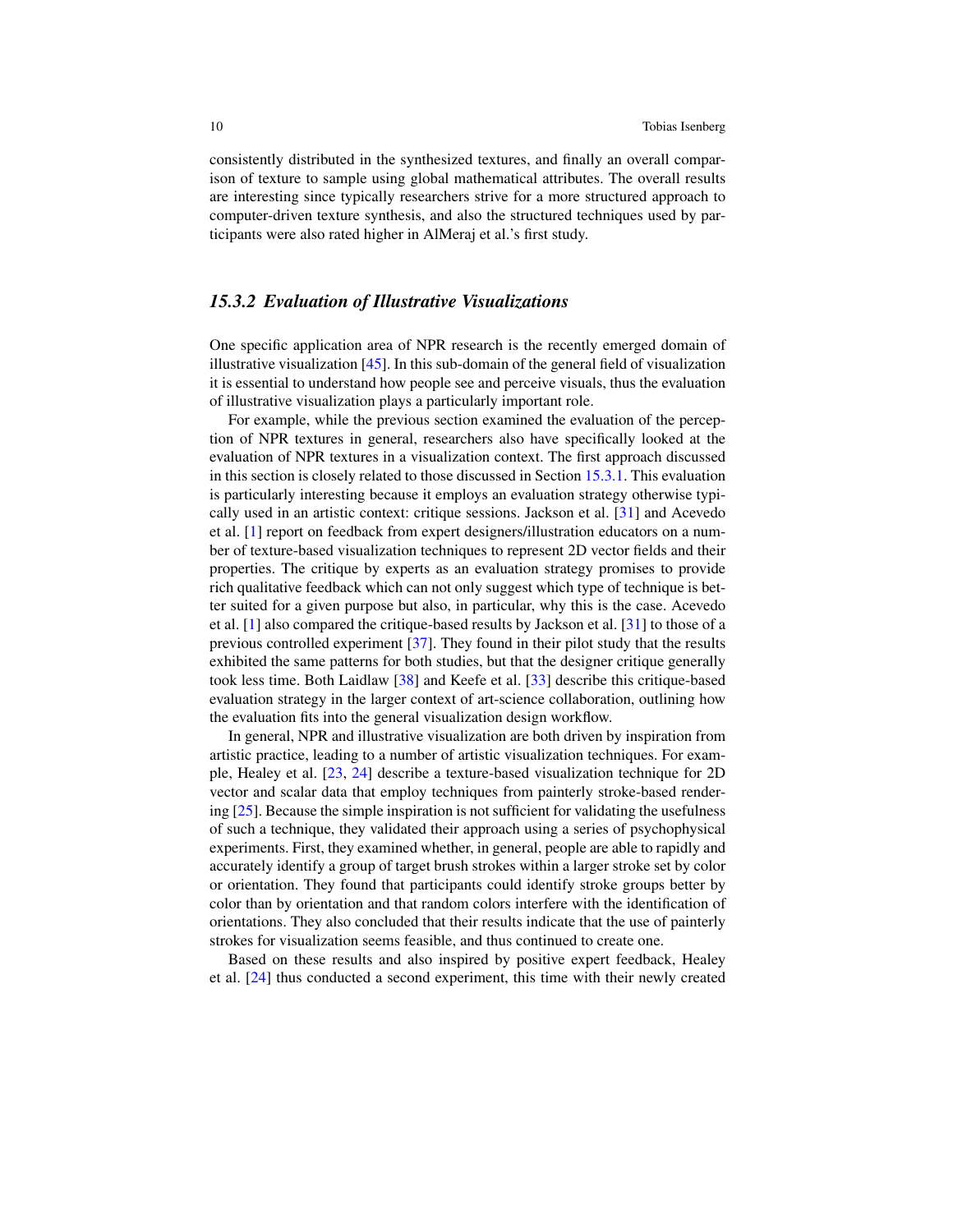actual 2D visualization of weather data. They examined whether the illustrative visualization could support practical analysis tasks on real-world data and compared their technique to existing (traditional) visualizations. Participants in this controlled experiment were asked to identify which visualization would make it easiest from them to distinguish data aspects such as temperature, precipitation, wind speed, and wind direction; to identify regions in the visualizations with certain combinations of high/low values of the scalar properties, as well as to identify regions with rapid change of temperature. The results of this experiment showed that Healey et al.'s illustrative visualization was as good as or better than the traditional weather visualization for all the tested cases, thus specifically for identifying multi-dimensional patterns in the data (which the study was designed to evaluate).

The techniques examined in Sections [15.3.1](#page-7-0) and [15.3.2](#page-9-0) thus far aim primarily at two-dimensional NPR and visualization techniques. The domain of scientific visualization, however, primarily examines spatial datasets that are defined in three dimensions, and illustrative visualization approaches have also been developed for this purpose. Consequently, researchers are interested in validating such techniques, for example in the context of medical visualization. Tietjen et al. [\[53\]](#page-19-14), for instance, looked at the domain of surgery planning and education and, specifically, at the different visualization of detail and context of the human anatomy. Their hybrid visualization technique combined traditional shading techniques (usually for focus objects) with volumetric rendering and NPR line rendering (for both near-focus and context objects), and the authors were interested in how the use of different visualization techniques for depicting, in particular, context objects would support tasks both for medical practitioners and for laypeople.

To examine these questions, the authors employed a questionnaire-based evaluation methodology and distributed the questionnaires to surgeons and participants without a medical education. Each page of the questionnaire showed two different visualizations, one of which needed to be chosen based on personal preference, questions with respect to the usefulness of the visualization for specific tasks were asked (using Likert-scale ratings), and the visualization particularly suited for surgery education needed to be identified. Using this approach, Tietjen et al. compared one specific visualization (their reference) to all other variants they tested, and also conducted comparisons of some other combinations for cross-validation. Based on this approach, the authors conclude that their technique was considered to be appropriate by most of the participating surgeons, and that these surgeons tend to prefer little context information as long as context is present. Laypeople favored images in which the context was shown with colored silhouettes or with silhouettes combined with additional surface shading.

## *15.3.3 Perception of NPR in the Context of VR/AR and Immersion*

As we have seen in Sections [15.3.1](#page-7-0) and [15.3.2,](#page-9-0) human perception plays an important role in the evaluation of NPR results. It is particularly important to understand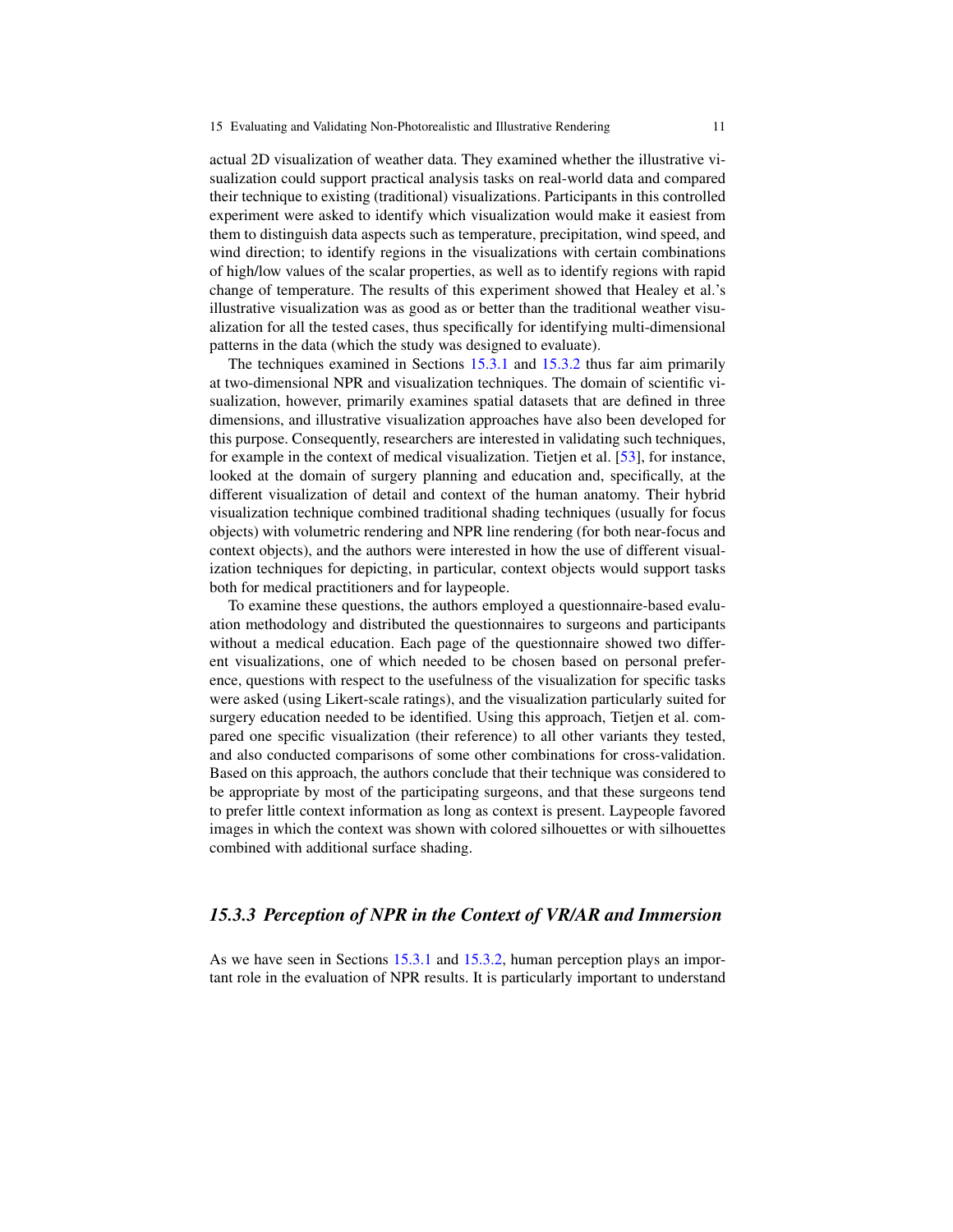how perception affects viewers if we use NPR in contexts that augment or completely replace the 'normal' reality as we experience it every day—i.e., in fields like virtual and augmented reality (VR and AR). While to date there have not been that many approaches to apply NPR in such a context, there have already been some noteworthy evaluations of VR/AR NPR settings.

An early example was presented by Gooch and Willemsen [\[17\]](#page-18-16) who tried to answer the question how the perception of space and distances in a VR context if the normal (photorealistic) environment was replaced by an NPR one. Specifically, they created a model of their physical lab environment to be able to create a blackand-white NPR version of it using silhouettes and feature lines (creases). With the help of a tracked head-mounted display (HMD) setup they were then able to present participants with the NPR environment as well as with the real world (no HMD). In Gooch and Willemsen's controlled experiment (within-participants design), the participants were shown a target shape a certain distance away from their position (in either the NPR or real-world condition), were able to look around (turn the head but not move it), and then were asked to walk blind-folded up to the point where they had perceived the object—the distance of which was recorded.

The quantitative analysis of the recorded walked distances showed that, in the NPR condition, participants walked 66% of the distance to the object, while in the real world they would walk 97% of the distance on average. While the difference of walked distances in the NPR condition from the real world seems to be an indication for the inappropriateness of using NPR within VR, the authors argue that the observed over-estimation of NPR-VR corresponds well to how people perceive and interact in 'normal/traditional' (i.e., photorealistic) VR environments, thus conclude that NPR-based VR environments are a viable alternative to photorealistic ones.

In fact, when using immersive environments it is not always necessary to decide for either a physical or a virtual world, but it is also possible to combine both in an augmented reality. Such setups add virtual objects to otherwise realistic scenes which are captured through a camera system or see-through glasses. The problem with such setups is that, due to an incomplete knowledge of all environmental influences and the ability to render in a completely photorealistic way, the real and the virtual objects look quite different. To address this discrepancy, people have proposed to use stylized augmented reality which applies stylization to both the real and the virtual parts of the image and thus masks the differences between them. To understand the effectiveness of this approach, Fischer et al. [\[12\]](#page-17-8) conducted a psychophysical study in which participants were asked to determine if an object shown in a stylized augmented reality setting would be real or virtual.

Based on still images and short video clips (between-participants factor), 18 participants were asked to answer this question for 30 objects (half of which were virtual, the other half real). The results showed that participants were able to correctly determine the type of object in 69% of the cases in the stylized AR style as opposed to 94% in a traditional AR style on average, with the results being consistent between the two groups with still images and video clips. Interestingly, it was more difficult to correctly identify physical objects than virtual objects, but this result was not statistically significant. The authors speculate that these results are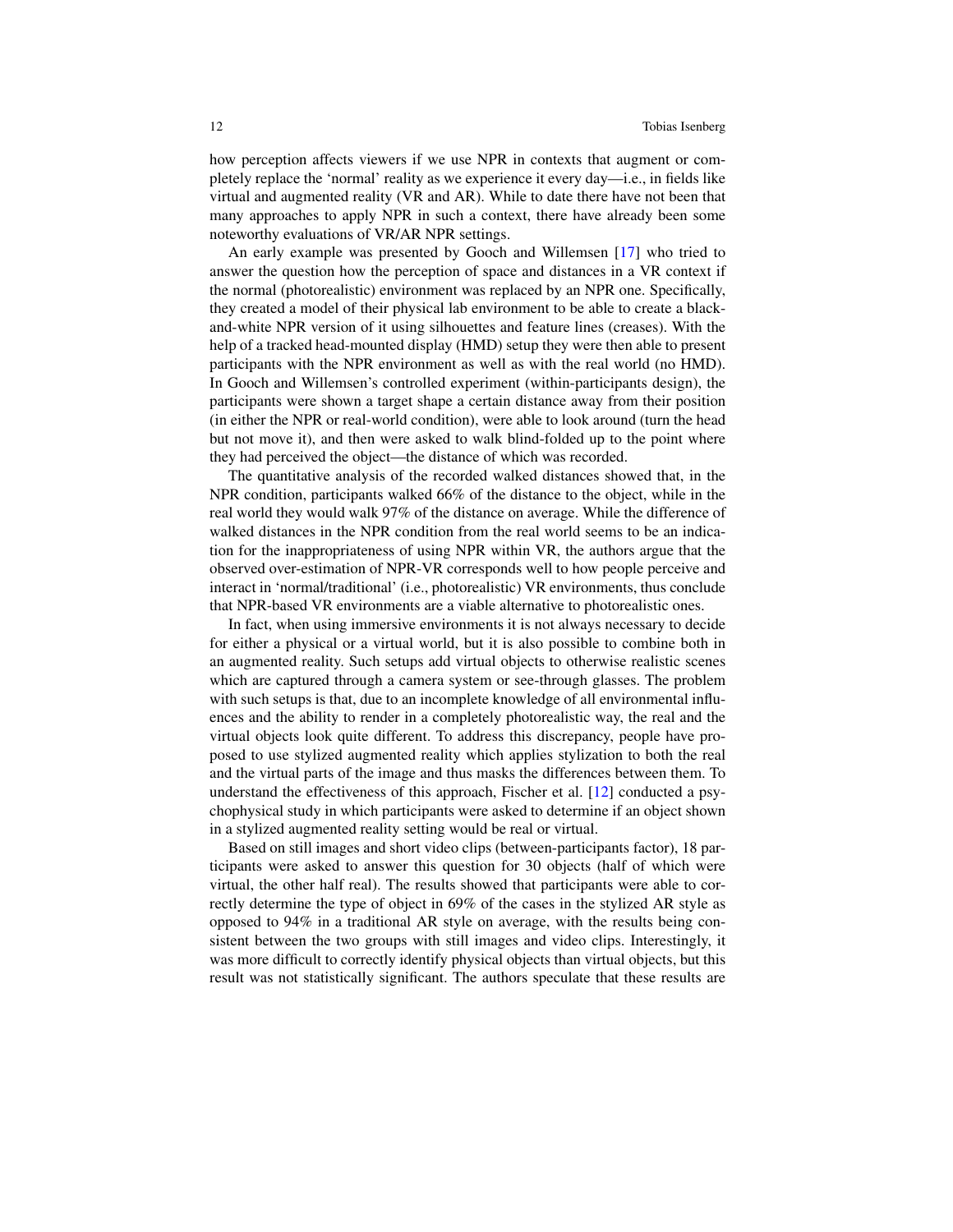due to the lack of compelling 3D models which led to a number of rendering errors which made it easier for participants to tell that virtual objects were, in fact, virtual. However, the authors also conclude that their experiment showed stylized AR to be successful in solving the discrepancy problem as it was more difficult to tell objects apart in the stylized condition.

In dynamic 3D environments—such as the mentioned VR/AR settings—it is often also important to correctly and reliably perceive the shape of objects, which may be assisted by NPR means. In fact, one of the defining and seminal NPR publications [\[46\]](#page-19-15) argues that adding NPR elements (silhouettes and feature lines) to conventionally rendered objects makes them more comprehensible. To examine if such a correlation really exists, Winnemöller et al. [\[54\]](#page-20-2) present an experimental framework and psychophysical study that examines the usefulness of a number of shape cues in dynamic environments. Specifically, they analyze how shading, contours, texture, and a mix of shading with contours (which Saito and Takahashi [\[46\]](#page-19-15) suggest makes shapes comprehensible) affect the recognition of rigidly moving objects.

In the actual experiment, the 21 participants were asked to identify those shapes that moved with other shapes across a touch-sensitive display, using a background similar to the moving foreground objects, that shared a certain shape characteristic. The object depictions and backgrounds were chosen such that they only used contours, only used shading, only used one of two textures, or used a combination of shading and textures. The analysis of the task accuracy showed that the use of only shading lead to the best correct recognition rates, before outlines and textures. Interestingly, the combination of shading with outlines did not perform better than just shading, but worse than it (while still being more accurate than just outlines). While it seems to contradict intuition [\[46\]](#page-19-15) and studies mentioned earlier [\[10,](#page-17-4) [21,](#page-18-7) [22\]](#page-18-8), Winnemöller et al. attribute this effect to participants feeling that the mixed condition provided too much and, thus, confusing information since also the background shapes were rendered with additional outlines—unlike in the earlier techniques [\[46\]](#page-19-15) and evaluations [\[10,](#page-17-4) [21,](#page-18-7) [22\]](#page-18-8). Nevertheless, this example illustrates well that one should not simply base NPR and illustrative rendering design decisions on assumptions but should always validate these assumptions before employing a new technique in a practical application.

# <span id="page-12-0"></span>15.4 Comparing Hand-Made Images with Computer-Generated Non-Photorealistic Rendering

The final major type of evaluation of NPR techniques to be addressed in this discussion is the question of how NPR imagery compares to human-made images or drawings. This question may initially seem quite straightforward; however, it is not as easy to answer as one may think because it is not clear from the question's general phrasing what we mean by "to compare to." While the NPR Turing test [\[16,](#page-18-1) [47\]](#page-19-0) whether a person is able to distinguish a hand-made from a computer-generated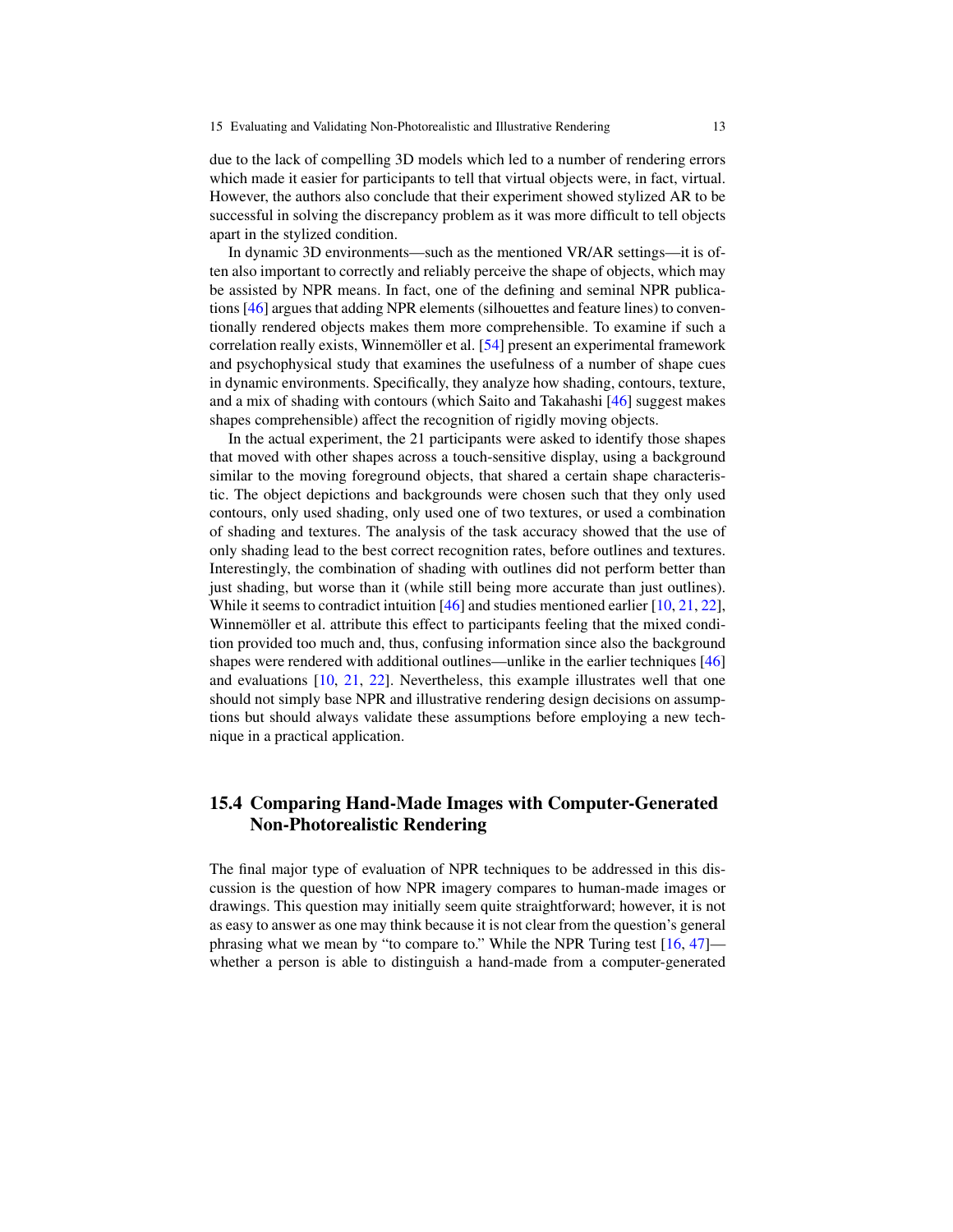image—that was mentioned in the introduction may be one form of the question, there are also several other possible ways to compare the different types of images.

For example, we may be interested in the question of how drawing patterns differ between hand-made examples and computer-generated styles. This is a question about differences that affect the perceived aesthetics of an image as pointed out by Maciejewski et al. [\[39\]](#page-19-16) specifically for the area of stipple rendering (see Chapter 3). Maciejewski et al. discuss this difference of aesthetics, overall, in the context of intentional dot placement with several high-level considerations (also discussed in detail by Martín et al. [\[42\]](#page-19-17)) on the side of hand-drawn stippling—as opposed to a mechanistic stipple placement with many more stipple points, according to simple illumination models and simple stipple shapes, and without the mentioned highlevel considerations on the side of the computer-generated stippling.

Maciejewski et al. [\[40\]](#page-19-18) then proceed to evaluate such differences with respect to the distribution of the stipple dots using statistical methods, specifically by examining the gray-scale textures that characterize the two different styles. For this purpose they employ the gray-level co-occurrence matrix (GLCM) as a tool which measures the frequency in which certain gray levels occur in a given spatial relationship. Based on this matrix they then derive three properties: contrast, energy, and correlation which they use to compare textures from hand-drawn and computergenerated stippling. This analysis unveils a number of differences that Maciejewski et al. initially only hypothesized about: for example, the regular artifacts of stippling based on centroidal Voronoi diagrams (which cause undesired correlation across the textures) as well as similarity of hand-drawn stippling to natural textures. The results also show that, while certain computer stippling techniques that incorporate randomness also exhibit strong correlations with hand-drawn stippling, they still can be easily distinguished from hand drawings due to other regularities. Interestingly, Martín et al. [\[43\]](#page-19-19) later employed the same statistical evaluation technique to analyze a resolution-dependent halftoning-based stippling with randomness applied to stipple locations but with example-based stipple dots (see Chapter 3, also for example images). The analysis showed that Martín et al. were able to create computer-generated stipple textures whose statistical properties were virtually identical to those of hand-drawn stippling. This suggests that using an example-based approach for NPR as opposed to a purely algorithmic technique may be better able to create results that are less distinguishable from their hand-drawn counterparts.

This observation, however, may not apply to all NPR techniques since some of the primitives used in traditional artistic depiction heavily rely on mathematical principles. One of the best examples for such techniques is the creation of sparse line drawings—lines that consist of silhouettes/contours [\[29\]](#page-18-17) and feature lines. One question that comes up in this context is "where do people draw lines," [\[6–](#page-17-9)[8\]](#page-17-10) and how these lines related to the zoo of lines typically employed in NPR; another question is "how well do [such] line drawings depict shape" [\[6,](#page-17-9) [9\]](#page-17-11).

To answer the first question, Cole et al. [\[6](#page-17-9)[–8\]](#page-17-10) conducted a study to compare the line drawings created by artists to depict 3D shapes with NPR-based computergenerated line renderings. For this purpose they conceived an ingenious study setup to satisfy two apparently conflicting constraints: they wanted to (1) allow their par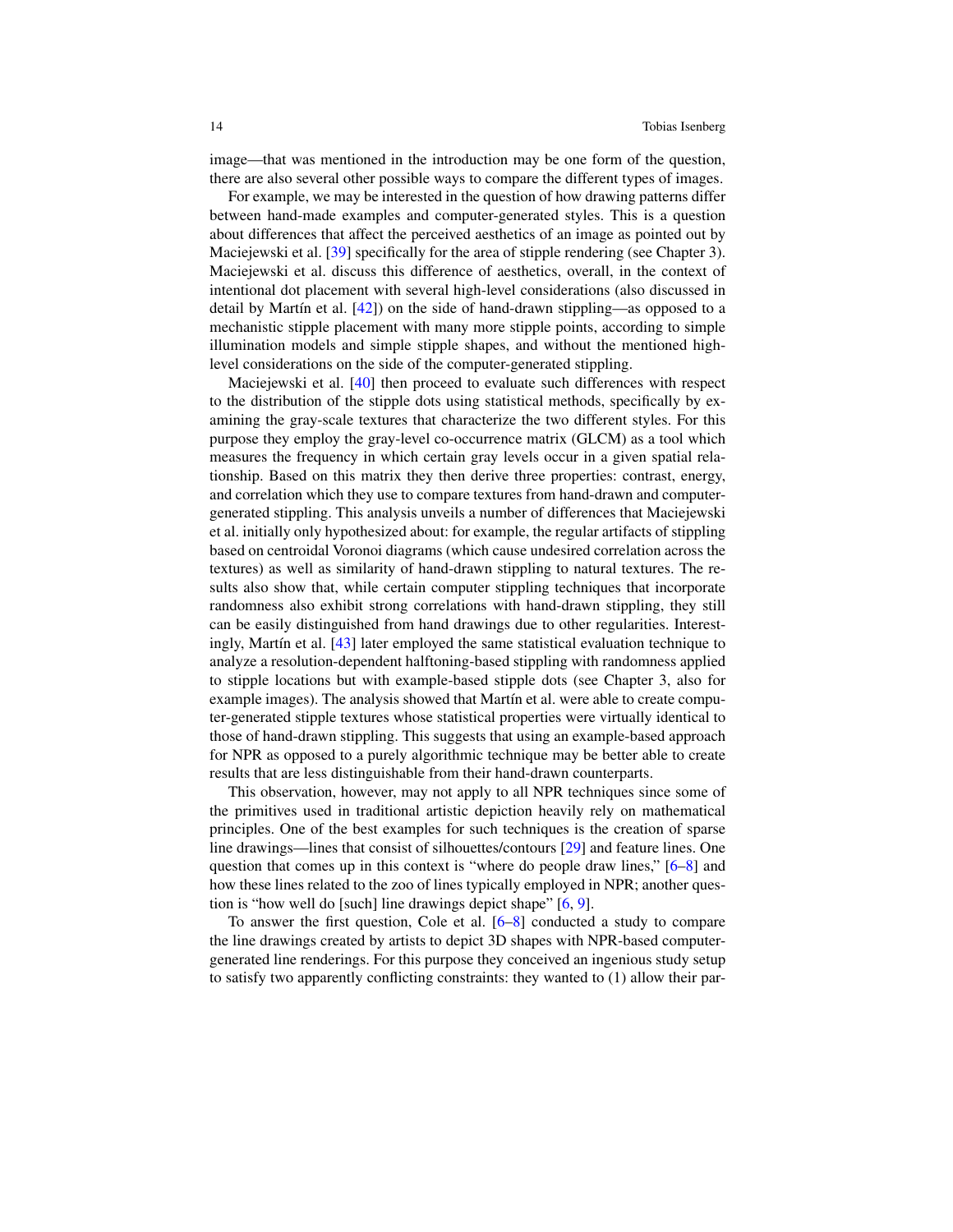ticipants full freedom in creating line drawings, while (2) at the same time they needed to be able to precisely compare lines created by the artists with lines rendered by NPR algorithms. Cole et al. resolved this conflict by first allowing their participants to draw the 3D shapes freely based on a shaded depiction of the 3D shape, and then in a second step asked them to copy only the drawn lines onto a faint copy of the shaded depiction. This approach resulted in hand-made line drawings that could be compared to computer-generated ones on a pixel basis with a high level of accuracy.

Using this setup, Cole et al. collected input from 29 participating artists or art students, each of whom drew up to twelve 3D shapes, resulting in 208 line drawings in total. To analyze the data, the authors compared the hand-dawn lines both with each other as well as with those lines created by a number of established NPR line techniques including silhouettes/occluding contours, suggestive contours, apparent ridges, image intensity edges, and geometric ridges and valleys.

The analysis showed that artists drew their lines very close to other artists' lines, 75% of the lines being within 1 mm of lines from all other artists. Silhouettes/occluding contours account for most of these similarities, comprising 57% of all lines that were drawn. Other categories of lines from computer graphics/NPR that explain lines the participants draw are large gradients in image intensity as well as objectspace feature lines. In fact, all object-space NPR line definitions together account for 81% of the lines drawn by the participants, while each of the category explains some lines that the others do not explain. Overall, the output of all considered line definitions only accounts for 86% of the hand-drawn lines. Cole et al. speculate that the rest could be explained by looking at other local properties, combinations of the existing line definitions, as well as by some higher-level decisions that have to do with what the artists want to communicate or what they think is implied.

Of course, the difference between hand-drawn and computer-generated sparse line drawings is not only interesting from an aesthetic standpoint but also affects how the respective images can be employed for specific purposes. It is particularly important to understand whether it makes a difference to people to use handdrawn as opposed to computer-generated illustrations of shapes if the people need to correctly perceive, understand, and interpret the 3D shape of the depicted objects. Therefore, Cole et al. [\[6,](#page-17-9) [9\]](#page-17-11) conducted a follow-up study based on the data they acquired in their first study to examine the question of shape depiction and perception. For this purpose they employed the established gauge figure protocol to ask people to estimate the perceived orientation of a surface at many points, based on both hand-drawn and computer-generated sparse line drawings (as well as shaded images for comparison). Due to the first experiment's [\[6](#page-17-9)[–8\]](#page-17-10) setup they also had access to the ground truth in form of the 3D shapes that people illustrated or that were used in generating the NPR images.

Their results show that, for about half of the 3D models they used in the study, the line drawings that performed best were almost as good as the shaded images the authors used for comparison. For other models (e.g., those with organic, smooth, or blobby shapes) viewers had not only more problems understanding the shaded image but also were unable to correctly interpret the line drawings. The study also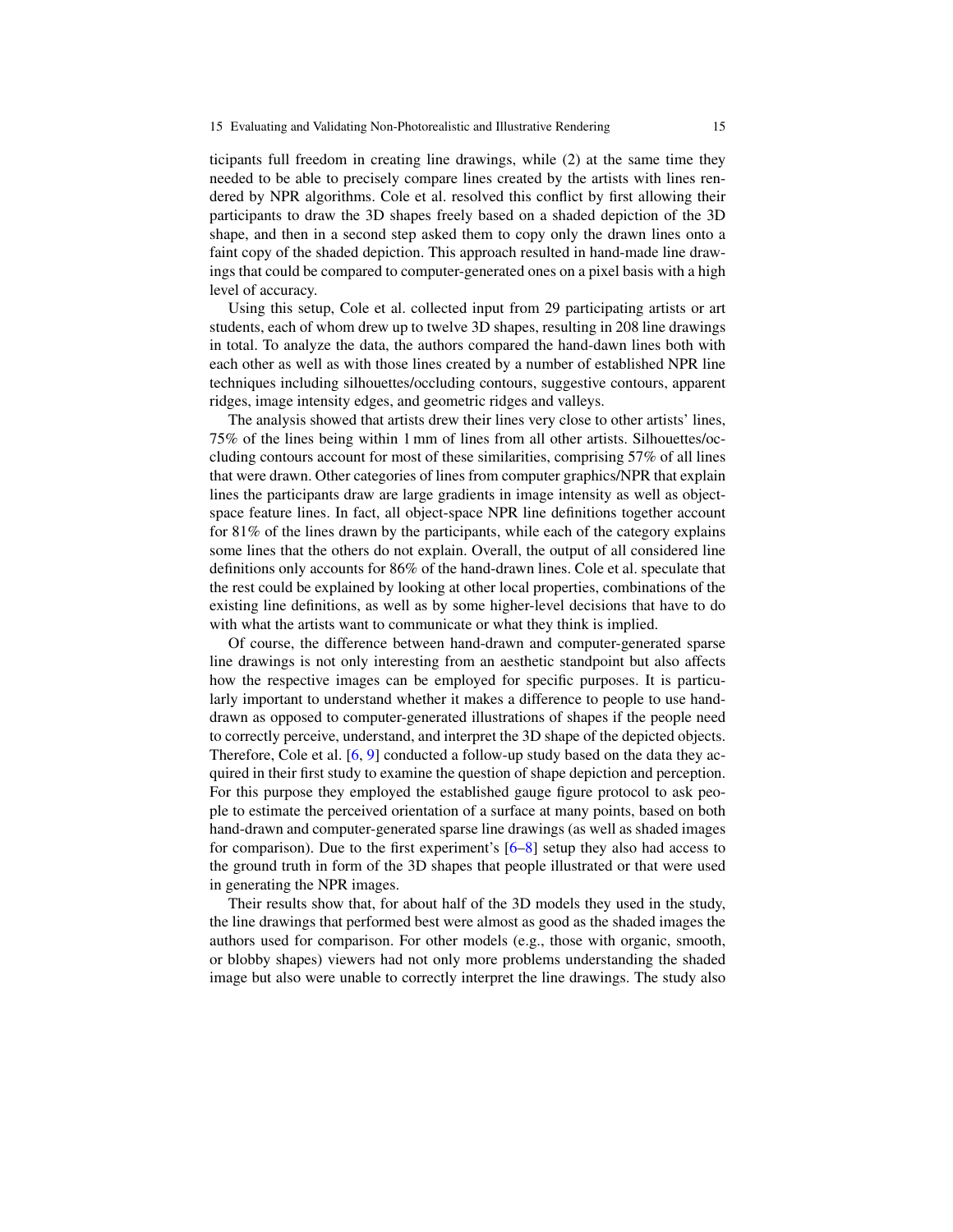showed that computer-generated line drawings based on differential properties have the potential to be as effective as hand drawings: for all but one shape there was a computer-generated line drawing that caused lower errors in shape perception than the drawings created by an artists. However, the specific type of lines to be used for a good depiction depends on the specific 3D shape as it was not always the same line type that was responsible for the better result.

The question of which specific primitive to use to depict a given shape not only applies to line renderings of 3D shapes but even more so to pixel art, a unique form of expression arising from early computer depiction [\[14,](#page-18-18) [28\]](#page-18-19). Recently, the question of how to generate such pixel representations from images or vector graphics was examined and evaluated [\[14,](#page-18-18) [28\]](#page-18-19). For example, Inglis and Kaplan [\[28\]](#page-18-19) create pixel art from vector line drawings and evaluated these by comparing hand-created images with their automatic technique. To achieve this comparison, they first asked their participants to create pixel images for given vector input using a Web tool, and in a second stage asked them to compare these images with each other as well as with synthetically generated ones. Specifically, Inglis and Kaplan asked their participants to compare the images with respect to their visual appeal and with respect to their fidelity. The results showed that the Pixelator technique conceived by Inglis and Kaplan outperformed other computer-generated techniques. The results also showed that, interestingly, people liked Pixelator images better than all groups of human-created images. However, the authors note that this does not mean that Pixelator images outperformed all human-created examples, but instead that their group classification is not a good indicator for how people judge the results. Another interesting result was that images created by people with lots of experience and a high artistic level were not rated very well, likely due to a lot of artistic 'interpretation' rather than a faithful depiction as examined by the authors. Here, an evaluation approach that asks for aesthetic judgment [\[14\]](#page-18-18) may yield different results.

While studies like the ones discussed in this section so far are able to shed light on quantitatively measurable properties of NPR imagery or the suitability of an NPR algorithm, they cannot provide answers to questions about what happens when people look at such images. For example, how do people understand and assess NPR illustrations in general, what do they think about both hand-drawn and computer-generated images, and does a potential difference mean that they would prefer one over the other? Such questions are not easily answered with the more common quantitative evaluation techniques but require a more qualitative approach.

To examine such questions in the context of hand-drawn and computer-generated pen-and-ink illustrations, Isenberg et al. [\[30\]](#page-18-5) conduced a qualitative, observational study. Specifically, they used an ethnographic approach to avoid biasing people by asking questions in a certain way since any question inherently biases the person asked. The study methodology they chose is an unconstrained pile sorting task which asks participants to 'sort' the objects they are given into piles, the specific number and size of the piles being determined by the participant. The objects to be sorted in this case were computer-generated and hand-drawn illustrations of three different objects, each printed on a Letter-sized page. They also had three different types of participants: people with illustration/drawing experiences, NPR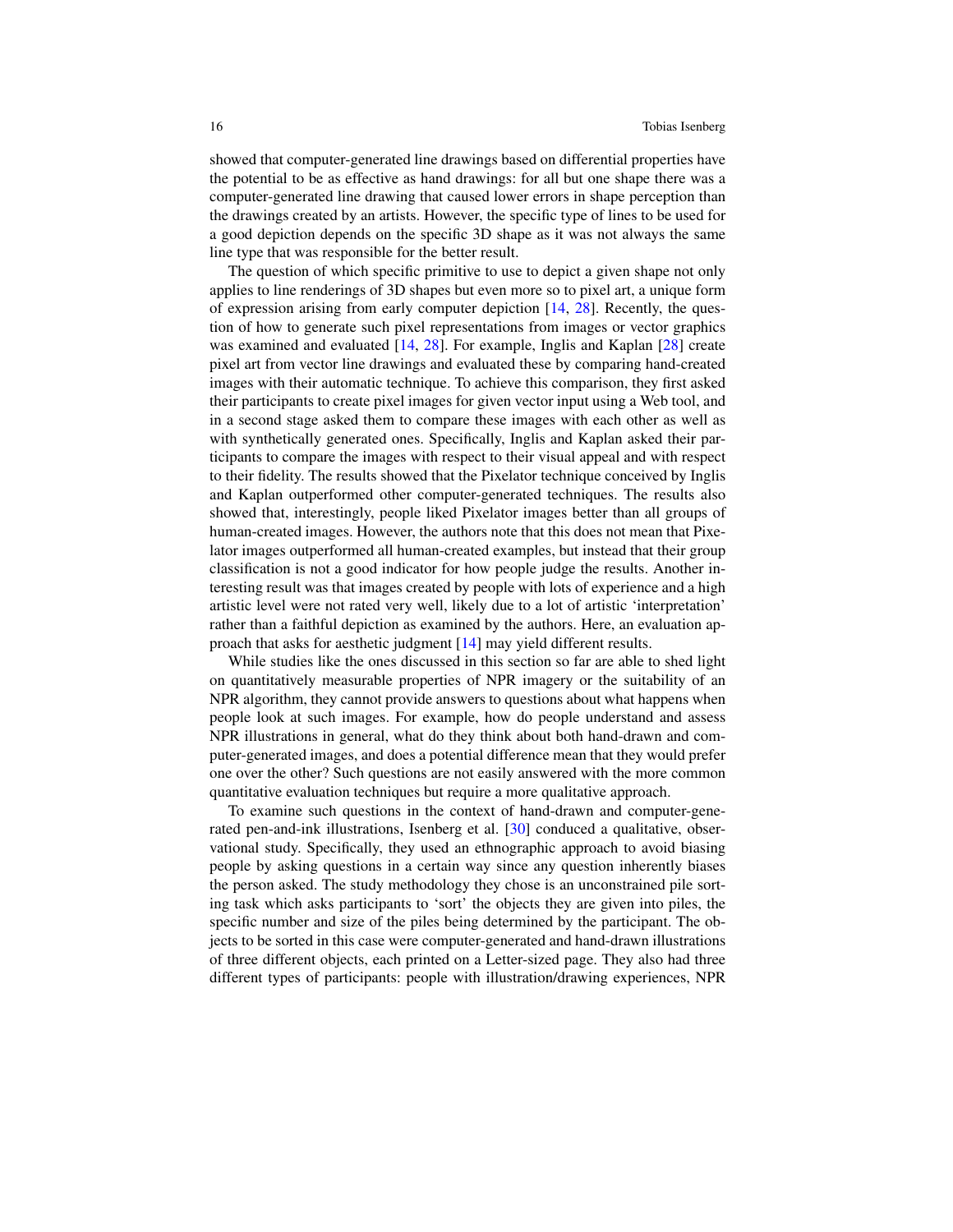researchers, and illustration end users (general university students). Each participant was presented with the pile of illustrations with the images in a random order, and then was asked to form the piles. After that part was completed, the participant was asked to explain what characterized each of the piles in order to understand the reasons for grouping images, and only after this were asked a number of questions about preference, potential use context, and also whether some images/piles looked particularly hand-drawn or computer-generated.

The analysis of the results showed that the different types of participants grouped the images in similar ways and that people generally did group by illustration style and amount of detail. More interestingly, none of the participants constructed piles of the images by whether they thought that an image looked particularly hand-drawn or computer-generated. However, participants were generally able to tell one type from the other with only a few (but consistent) exceptions. Nevertheless, this clear difference did not mean that the participants would like one type better than the other; instead participants liked them for different reasons. For example, participants liked the clarity, precision, three-dimensionality, detail, and—ironically—the realism of the NPR images, while they similarly appreciated the artistic appearance and character of the hand-drawn illustrations. Based on these and other insights from the rich qualitative feedback provided by the participants due to the chosen study methodology, Isenberg et al. provide a number of recommendations and guidelines for future NPR research including to know one's goal, to know one's audience, to explore material depiction and non-realistic models, to avoid patterns and regularities, and to pay close attention to marks and tools.

#### 15.5 Conclusion

The various evaluations of NPR styles and techniques that were introduced in this chapter demonstrate that there are numerous questions that one may want to answer about the produced images. One of the most fundamental ones, however, is the question of the goal of a technique and whether this goal is achieved [\[30\]](#page-18-5). One of the obvious goals one may potentially want to strive for is to become indistinguishable from hand-made drawings, paintings, or illustrations. We have seen, however, that the NPR Turing test as proposed by Salesin in 2002 [\[16,](#page-18-1) [47\]](#page-19-0) has, to date, not successfully been passed as demonstrated, for instance, by observations by Isenberg et al. [\[30\]](#page-18-5) or by texture statistics by Maciejewski et al. [\[40\]](#page-19-18). Even cases where we as NPR researchers come close (the very few of the NPR images examined by Isenberg et al. [\[30\]](#page-18-5) that were often thought to be hand-drawn, the stippling distributions examined statistically by Martín et al. [\[43\]](#page-19-19), or the abstract painterly style of Zhao and Zhu [\[56\]](#page-20-1)) we can still observe obvious differences, for example on the lack of perceived 'skillfulness' of drawings or the lack of support of higher-level painting/drawing/stippling strategies.

Therefore, the goal of being indistinguishable from artwork is not necessarily the most interesting one for NPR as a field, and thus is also not the most relevant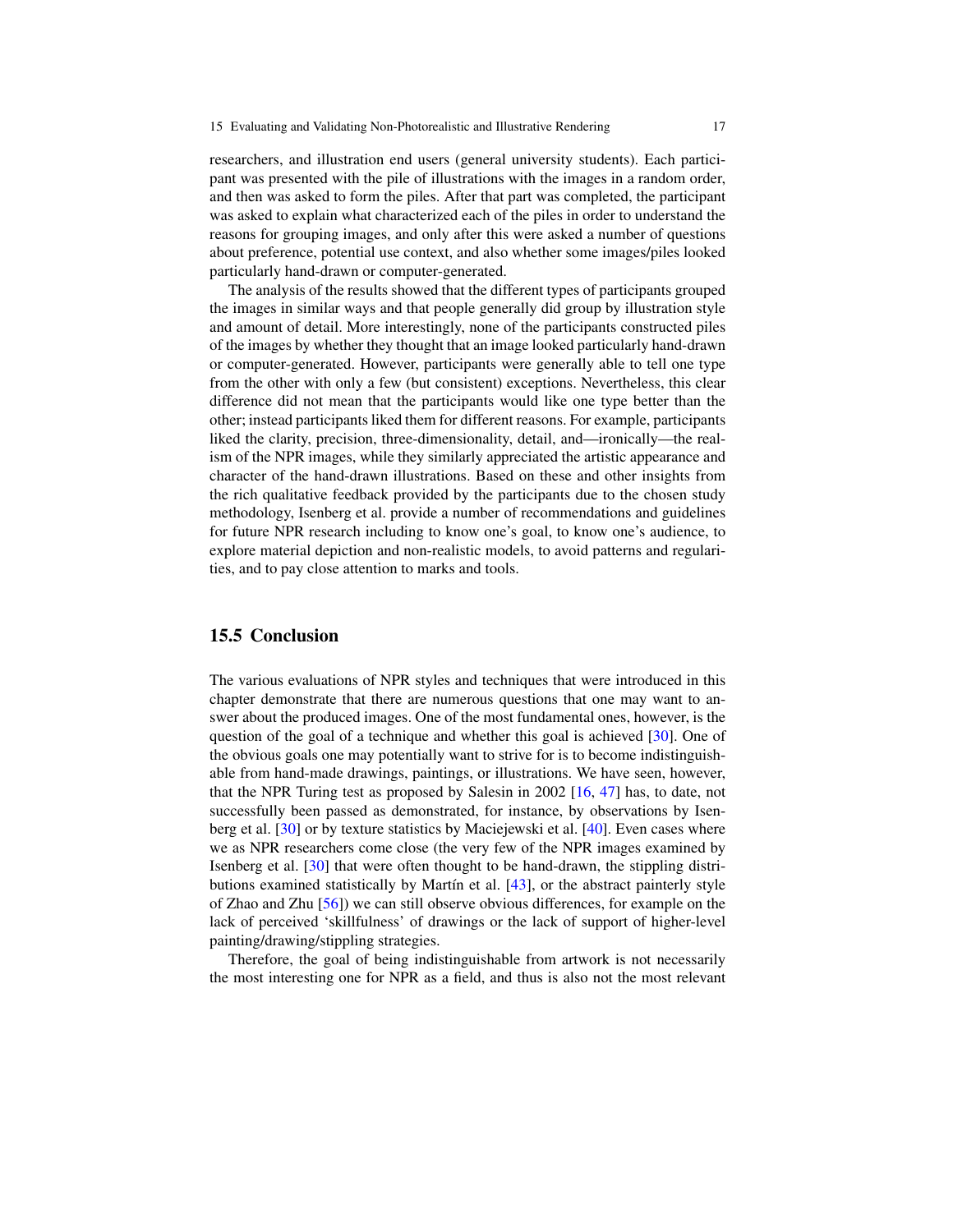driving force for employing evaluation and validation as part of the research. Instead, the goal of providing general motivations for stylistic rendering as identified in Section [15.2,](#page-2-0) the need for support of specific goals as discussed in Section [15.3,](#page-6-0) or the general question of aesthetic judgments (e.g., in Gerstner et al.'s [\[14\]](#page-18-18) work) may serve as alternative reasons for evaluating and validating NPR algorithms. Nevertheless, comparing one's results to their hand-made counterparts as reviewed in Section [15.4](#page-12-0) can also be instructive, but should not only be reduced to an NPR Turing test. In fact, in Chapter 16 of this book Hall and Lehmann look at NPR in the context of traditional artistic depiction and ask the question of how to assess the generated visuals from the perspective of art history. In taking this view, they nicely make the point that an NPR Turing test does not provide any insight on the aesthetic value of the NPR visuals but that the produced images instead have to be appreciated by people—just like traditional artworks.

#### References

- <span id="page-17-7"></span>1. Acevedo, D., Laidlaw, D., Drury, F.: Using Visual Design Expertise to Characterize the Effectiveness of 2D Scientific Visualization Methods. In: Proceedings Compendium of IEEE InfoVis and Visualization 2005, pp. 111–112 (2005). DOI 10.1109/VIS.2005.109
- <span id="page-17-6"></span>2. AlMeraj, Z., Kaplan, C.S., Asente, P., Lank, E.: Towards Ground Truth in Geometric Textures. In: Proc. NPAR, pp. 17–26. ACM, New York (2011). DOI 10.1145/2024676.2024679
- <span id="page-17-5"></span>3. Bénard, P., Thollot, J., Sillion, F.: Quality Assessment of Fractalized NPR Textures: A Perceptual Objective Metric. In: Proc. APGV, pp. 117–120. ACM, New York (2009). DOI 10.1145/1620993.1621016
- <span id="page-17-3"></span>4. Carpendale, S.: Evaluating Information Visualizations. In: Information Visualization: Human-Centered Issues and Perspectives, *LNCS*, vol. 4950, pp. 19–45. Springer-Verlag, Berlin/Heidelberg (2008). DOI 10.1007/978-3-540-70956-5\_2
- <span id="page-17-1"></span>5. Cohen, J.: The Earth Is Round (*p* < 0.05). American Psychologist 49(12), 997–1003 (1994). DOI 10.1037/0003-066X.49.12.997
- <span id="page-17-9"></span>6. Cole, F.: Line Drawings of 3D Models. Ph.D. thesis, Princeton University (2009)
- 7. Cole, F., Golovinskiy, A., Limpaecher, A., Barros, H.S., Finkelstein, A., Funkhouser, T., Rusinkiewic, S.: Where Do People Draw Lines? ACM Transactions on Graphics 27(3), Article No. 88 (2008). DOI 10.1145/1360612.1360687
- <span id="page-17-10"></span>8. Cole, F., Golovinskiy, A., Limpaecher, A., Barros, H.S., Finkelstein, A., Funkhouser, T., Rusinkiewicz, S.: Where Do People Draw Lines? Communications of the ACM 55(1), 107– 115 (2012). DOI 10.1145/2063176.2063202
- <span id="page-17-11"></span>9. Cole, F., Sanik, K., DeCarlo, D., Finkelstein, A., Funkhouser, T., Rusinkiewicz, S., Singh, M.: How Well Do Line Drawings Depict Shape? ACM Transactions on Graphics 28(3), 28(1)– 28(9) (2009). DOI 10.1145/1531326.1531334
- <span id="page-17-4"></span>10. Duke, D.J., Barnard, P.J., Halper, N., Mellin, M.: Rendering and Affect. Computer Graphics Forum 22(3), 359–368 (2003). DOI 10.1111/1467-8659.00683
- <span id="page-17-2"></span>11. Field, A., Hole, G.: How to Design and Report Experiments. Sage Publications Ltd., London (2003)
- <span id="page-17-8"></span>12. Fischer, J., Cunningham, D., Bartz, D., Wallraven, C., Bülthoff, H., Straßer, W.: Measuring the Discernability of Virtual Objects in Conventional and Stylized Augmented Reality. In: Proc. EGVE, pp. 53–61. Eurographics Association, Goslar, Germany (2006). DOI 10.2312/ EGVE/EGVE06/053-061
- <span id="page-17-0"></span>13. Gatzidis, C., Papakonstantinou, S., Brujic-Okretic, V., Baker, S.: Recent Advances in the User Evaluation Methods and Studies of Non-Photorealistic Visualisation and Rendering Tech-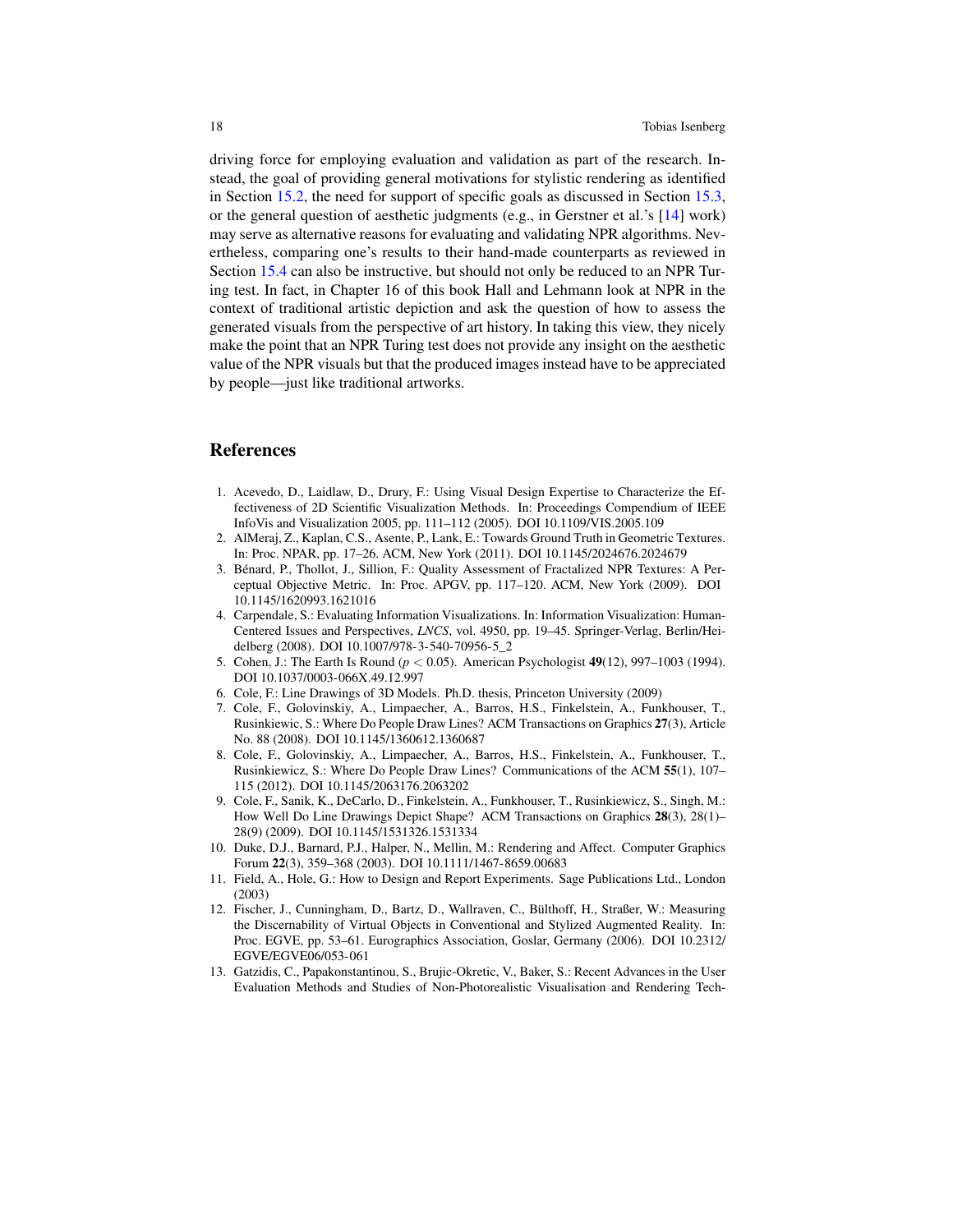15 Evaluating and Validating Non-Photorealistic and Illustrative Rendering 19

niques. In: Proc. IV, pp. 475–480. IEEE Computer Society, Los Alamitos (2008). DOI 10.1109/IV.2008.75

- <span id="page-18-18"></span>14. Gerstner, T., DeCarlo, D., Alexa, M., Finkelstein, A., Gingold, Y., Nealen, A.: Pixelated Image Abstraction. In: Proc. NPAR, pp. 29–36. Eurographics Association, Goslar, Germany (2012). DOI 10.2312/PE/NPAR/NPAR12/029-036
- <span id="page-18-10"></span>15. Girshick, A., Interrante, V., Haker, S., Lemoine, T.: Line Direction Matters: An Argument for the Use of Principal Directions in 3D Line Drawings. In: Proc. NPAR, pp. 43–52. ACM, New York (2000). DOI 10.1145/340916.340922
- <span id="page-18-1"></span>16. Gooch, A.A., Long, J., Ji, L., Estey, A., Gooch, B.S.: Viewing Progress in Non-Photorealistic Rendering Through Heinlein's Lens. In: Proc. NPAR, pp. 165–171. ACM, New York (2010). DOI 10.1145/1809939.1809959
- <span id="page-18-16"></span>17. Gooch, A.A., Willemsen, P.: Evaluating Space Perception in NPR Immersive Environments. In: Proc. NPAR, pp. 105–110. ACM, New York (2002). DOI 10.1145/508530.508549
- <span id="page-18-9"></span>18. Gooch, B.: Human Facial Illustrations: Creation and Evaluation using Behavioral Studies and Functional Magnetic Resonance Imaging. Ph.D. thesis, University of Utah, USA (2003)
- <span id="page-18-4"></span>19. Gooch, B., Reinhard, E., Gooch, A.A.: Human Facial Illustrations: Creation and Psychophysical Evaluation. ACM Transactions on Graphics 23(1), 27–44 (2004). DOI 10.1145/966131. 966133
- <span id="page-18-2"></span>20. Greenberg, S., Buxton, B.: Usability Evaluation Considered Harmful (Some of the Time). In: Proc. CHI, pp. 111–120. ACM, New York (2008). DOI 10.1145/1357054.1357074
- <span id="page-18-7"></span>21. Halper, N., Mellin, M., Herrmann, C.S., Linneweber, V., Strothotte, T.: Psychology and Non-Photorealistic Rendering: The Beginning of a Beautiful Relationship. In: Proc. Mensch & Computer, pp. 277–286. Teubner Verlag, Stuttgart, Leipzig, Wiesbaden (2003)
- <span id="page-18-8"></span>22. Halper, N., Mellin, M., Herrmann, C.S., Linneweber, V., Strothotte, T.: Towards an Understanding of the Psychology of Non-Photorealistic Rendering. In: Proc. Workshop Computational Visualistics, Media Informatics and Virtual Communities, pp. 67–78. Deutscher Universitäts-Verlag, Wiesbaden (2003)
- <span id="page-18-13"></span>23. Healey, C.G., Enns, J.T.: Perception and Painting: A Search for Effective, Engaging Visualizations. IEEE Computer Graphics and Applications 22(2), 10–15 (2002). DOI 10.1109/38.988741
- <span id="page-18-14"></span>24. Healey, C.G., Tateosian, L., Enns, J.T., Remple, M.: Perceptually-Based Brush Strokes for Nonphotorealistic Visualization. ACM Transactions on Graphics 23(1), 64–96 (2004). DOI 10.1145/966131.966135
- <span id="page-18-15"></span>25. Hertzmann, A.: A Survey of Stroke-Based Rendering. IEEE Computer Graphics and Applications 23(4), 70–81 (2003). DOI 10.1109/MCG.2003.1210867
- <span id="page-18-0"></span>26. Hertzmann, A.: Non-Photorealistic Rendering and the Science of Art. In: Proc. NPAR, pp. 147–157. ACM, New York (2010). DOI 10.1145/1809939.1809957
- <span id="page-18-6"></span>27. Igarashi, T., Matsuoka, S., Tanaka, H.: Teddy: A Sketching Interface for 3D Freeform Design. In: Proc. SIGGRAPH, pp. 409–416. ACM, New York (1999). DOI 10.1145/311535.311602
- <span id="page-18-19"></span>28. Inglis, T.C., Kaplany, C.S.: Pixelating Vector Line Art. In: Proc. NPAR, pp. 21–28. Eurographics Association, Goslar, Germany (2012). DOI 10.2312/PE/NPAR/NPAR12/021-028
- <span id="page-18-17"></span>29. Isenberg, T., Freudenberg, B., Halper, N., Schlechtweg, S., Strothotte, T.: A Developer's Guide to Silhouette Algorithms for Polygonal Models. IEEE Computer Graphics and Applications 23(4), 28–37 (2003). DOI 10.1109/MCG.2003.1210862
- <span id="page-18-5"></span>30. Isenberg, T., Neumann, P., Carpendale, S., Sousa, M.C., Jorge, J.A.: Non-Photorealistic Rendering in Context: An Observational Study. In: Proc. NPAR, pp. 115–126. ACM, New York (2006). DOI 10.1145/1124728.1124747
- <span id="page-18-11"></span>31. Jackson, C.D., Acevedo, D., Laidlaw, D.H., Drury, F., Vote, E., Keefe, D.: Designer-Critiqued Comparison of 2D Vector Visualization Methods: A Pilot Study. In: ACM SIGGRAPH Sketches & Applications. ACM, New York (2003). DOI 10.1145/965400.965505
- <span id="page-18-3"></span>32. Kaptein, M., Robertson, J.: Rethinking Statistical Analysis Methods for CHI. In: Proc. CHI, pp. 1105–1114. ACM, New York (2012). DOI 10.1145/2207676.2208557
- <span id="page-18-12"></span>33. Keefe, D.F., Karelitz, D.B., Vote, E.L., Laidlaw, D.H.: Artistic Collaboration in Designing VR Visualizations. IEEE Computer Graphics and Applications 25(2), 18–23 (2005). DOI 10.1109/MCG.2005.34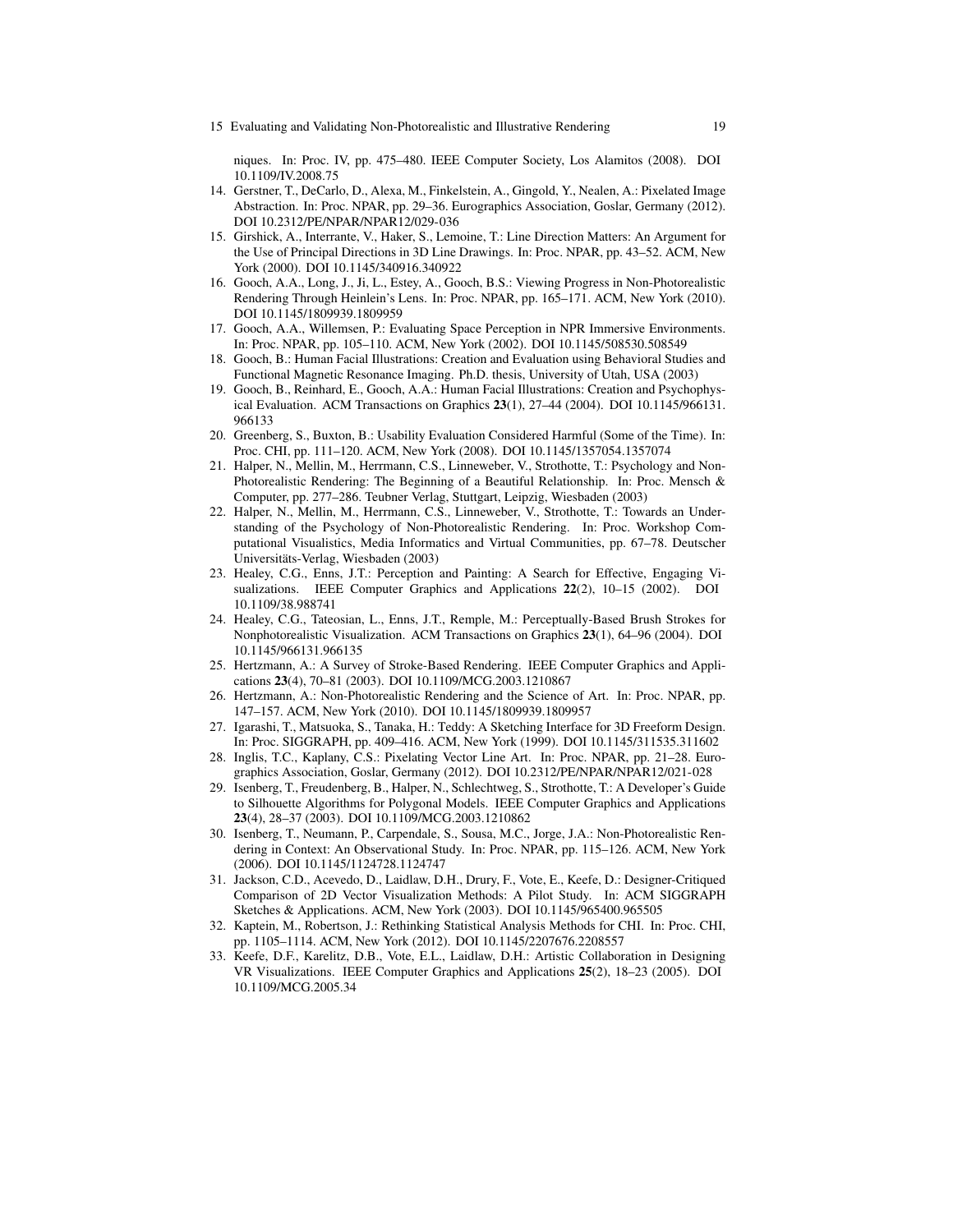- <span id="page-19-1"></span>34. Kerlinger, F.N., Lee, H.B.: Foundations of Behavioral Research, 4th edn. Wadsworth Publishing/Thomson Learning, London (2000)
- <span id="page-19-9"></span>35. Kim, S., Hagh-Shenas, H., Interrante, V.: Conveying Shape with Texture: An Experimental Investigation of the Impact of Texture Type on Shape Categorization Judgments. In: Proc. InfoVis, pp. 163–170. IEEE Computer Society, Los Alamitos (2003). DOI 10.1109/INFVIS. 2003.1249022
- <span id="page-19-10"></span>36. Kim, S., Hagh-Shenas, H., Interrante, V.: Conveying Shape with Texture: Experimental Investigation of Texture's Effects on Shape Categorization Judgments. IEEE Transactions on Visualization and Computer Graphics 10(4), 471–483 (2004). DOI 10.1109/TVCG.2004.5
- <span id="page-19-12"></span>37. Laidlaw, D., Kirby, R., Jackson, C., Davidson, J., Miller, T., da Silva, M., Warren, W., Tarr, M.: Comparing 2D Vector Field Visualization Methods: A User Study. IEEE Transactions on Visualization and Computer Graphics 11(1), 59–70 (2005). DOI 10.1109/TVCG.2005.4
- <span id="page-19-13"></span>38. Laidlaw, D.H.: Loose, Artistic "Textures" for Visualization. IEEE Computer Graphics and Applications 21(2), 6–9 (2001). DOI 10.1109/38.909009
- <span id="page-19-16"></span>39. Maciejewski, R., Isenberg, T., Andrews, W.M., Ebert, D.S., Sousa, M.C.: Aesthetics of Hand-Drawn vs. Computer-Generated Stippling. In: Proc. CAe, pp. 53–56. Eurographics Association, Goslar, Germany (2007). DOI 10.2312/COMPAESTH/COMPAESTH07/053-056
- <span id="page-19-18"></span>40. Maciejewski, R., Isenberg, T., Andrews, W.M., Ebert, D.S., Sousa, M.C., Chen, W.: Measuring Stipple Aesthetics in Hand-Drawn and Computer-Generated Images. IEEE Computer Graphics and Applications 28(2), 62–74 (2008). DOI 10.1109/MCG.2008.35
- <span id="page-19-5"></span>41. Mandryk, R.L., Mould, D., Li, H.: Evaluation of Emotional Response to Non-Photorealistic Images. In: Proc. NPAR, pp. 7–16. ACM, New York (2011). DOI 10.1145/2024676.2024678
- <span id="page-19-17"></span>42. Martín, D., Arroyo, G., Luzón, M.V., Isenberg, T.: Example-Based Stippling using a Scale-Dependent Grayscale Process. In: Proc. NPAR, pp. 51–61. ACM, New York (2010). DOI 10.1145/1809939.1809946
- <span id="page-19-19"></span>43. Martín, D., Arroyo, G., Luzón, M.V., Isenberg, T.: Scale-Dependent and Example-Based Stippling. Computers & Graphics 35(1), 160–174 (2011). DOI 10.1016/j.cag.2010.11.006
- <span id="page-19-6"></span>44. Mould, D., Mandryk, R.L., Li, H.: Emotional Response and Visual Attention to Non-Photorealistic Images. Computers & Graphics 36(5), 658–672 (2012). DOI 10.1016/j.cag. 2012.03.039
- <span id="page-19-11"></span>45. Rautek, P., Bruckner, S., Gröller, E., Viola, I.: Illustrative Visualization: New Technology or Useless Tautology? ACM SIGGRAPH Computer Graphics 42(3), 4:1–4:8 (2008). DOI 10.1145/1408626.1408633
- <span id="page-19-15"></span>46. Saito, T., Takahashi, T.: Comprehensible Rendering of 3-D Shapes. ACM SIGGRAPH Computer Graphics 24(3), 197–206 (1990). DOI 10.1145/97880.97901
- <span id="page-19-0"></span>47. Salesin, D.H.: Non-Photorealistic Animation & Rendering: 7 Grand Challenges. Keynote talk at NPAR (2002)
- <span id="page-19-8"></span>48. Santella, A., DeCarlo, D.: Visual Interest and NPR: an Evaluation and Manifesto. In: Proc. NPAR, pp. 71–78. ACM, New York (2004). DOI 10.1145/987657.987669
- <span id="page-19-4"></span>49. Schmidt, R., Isenberg, T., Jepp, P., Singh, K., Wyvill, B.: Sketching, Scaffolding, and Inking: A Visual History for Interactive 3D Modeling. In: Proc. NPAR, pp. 23–32. ACM, New York (2007). DOI 10.1145/1274871.1274875
- <span id="page-19-2"></span>50. Schumann, J., Strothotte, T., Raab, A., Laser, S.: Assessing the Effect of Non-Photorealistic Rendered Images in CAD. In: Proc. CHI, pp. 35–42. ACM, New York (1996). DOI 10.1145/ 238386.238398
- <span id="page-19-7"></span>51. Seifi, H., DiPaola, S., Enns, J.: Exploring the Effect of Color Palette in Painterly Rendered Character Sequences. In: Proc. CAe, pp. 89–97. Eurographics Association, Goslar, Germany (2012). DOI 10.2312/COMPAESTH/COMPAESTH12/089-097
- <span id="page-19-3"></span>52. Strothotte, T., Preim, B., Raab, A., Schumann, J., Forsey, D.R.: How to Render Frames and Influence People. Computer Graphics Forum 13(3), 455–466 (1994). DOI 10.1111/1467-8659. 1330455
- <span id="page-19-14"></span>53. Tietjen, C., Isenberg, T., Preim, B.: Combining Silhouettes, Shading, and Volume Rendering for Surgery Education and Planning. In: Proc. EuroVis, pp. 303-310. Eurographics Association, Goslar, Germany (2005). DOI 10.2312/VisSym/EuroVis05/303-310